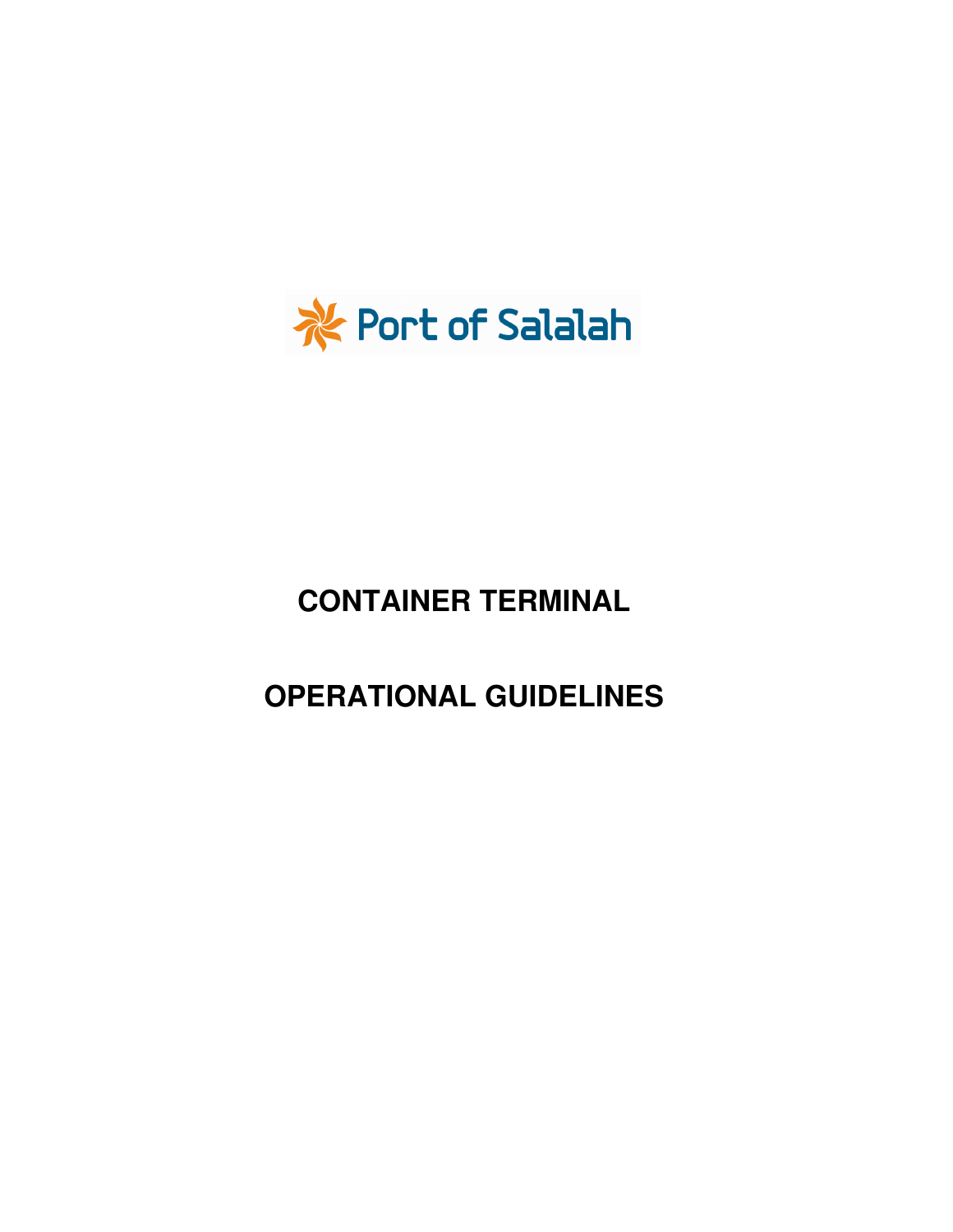

## **Table of Contents**

| <b>Section</b>                                                                                                                                                                                                   | <b>Page</b>                          |
|------------------------------------------------------------------------------------------------------------------------------------------------------------------------------------------------------------------|--------------------------------------|
| <b>Section A General</b>                                                                                                                                                                                         | 4                                    |
| <b>A-1 Abbreviations</b>                                                                                                                                                                                         | 4                                    |
| A-2 Working Hrs                                                                                                                                                                                                  | 4                                    |
| <b>A-3 Entry Passes</b>                                                                                                                                                                                          | 5                                    |
| A-4 General Customs Formalities                                                                                                                                                                                  | 5                                    |
| <b>Section B Landside Operations</b>                                                                                                                                                                             | 6                                    |
| <b>B-1 Gate Operations</b>                                                                                                                                                                                       | 6                                    |
| <b>B-2 Terminal Access</b>                                                                                                                                                                                       | 6                                    |
| <b>B-3 Exit Validation</b>                                                                                                                                                                                       | 6                                    |
| <b>B-4 Checking Activity at Gate</b><br><b>B-5 Inter Terminal Transport</b>                                                                                                                                      | $\overline{7}$<br>$\overline{7}$     |
| <b>B-6 Customs Inspection</b>                                                                                                                                                                                    | $\overline{7}$                       |
| <b>Section C Vessel Operation</b>                                                                                                                                                                                | 8                                    |
| <b>C-1 Marine Requirements</b>                                                                                                                                                                                   | 8                                    |
| C-1.1 Working Hrs                                                                                                                                                                                                | 8                                    |
| C-1.2 Vessel Arrival Notice                                                                                                                                                                                      | 8                                    |
| C-1.3 Documents Required                                                                                                                                                                                         | 8                                    |
| C-1.4 Establishing Communication                                                                                                                                                                                 | 9                                    |
| C-1.5 Pilotage                                                                                                                                                                                                   | 9                                    |
| C-2 Berth and Labour Planning<br>C-2.1 Pro-forma Vessel Schedules                                                                                                                                                | 9<br>9                               |
| C-2.2 Advance Schedules                                                                                                                                                                                          | 10                                   |
| C-2.3 Initial Vessel Call Information                                                                                                                                                                            | 10                                   |
| C-2.4 Detailed Vessel Call Information                                                                                                                                                                           | 10                                   |
| C-2.5 Communication on the "Port of Salalah Game Plan"                                                                                                                                                           | 11                                   |
| C-2.6 Calls Outside Pro-forma                                                                                                                                                                                    | 12                                   |
| C-2.7 Vessel Connections                                                                                                                                                                                         | 12 <sup>2</sup>                      |
| C-2.8 Technical Information on the Vessel<br>C-2.9 Notice of Readiness                                                                                                                                           | 12 <sup>2</sup><br>13                |
| <b>Section D Load and Discharge Operation</b>                                                                                                                                                                    | 14                                   |
|                                                                                                                                                                                                                  | 14                                   |
|                                                                                                                                                                                                                  | 14                                   |
| D-1.2 Lashing                                                                                                                                                                                                    | 14                                   |
| D-1.3 Hatch Cover Moves and Restows                                                                                                                                                                              | 14                                   |
| D-1.4 Use of Special Equipment                                                                                                                                                                                   | 14                                   |
|                                                                                                                                                                                                                  | 14                                   |
|                                                                                                                                                                                                                  | 15                                   |
|                                                                                                                                                                                                                  | 15 <sub>15</sub><br>15 <sub>15</sub> |
|                                                                                                                                                                                                                  | 15                                   |
| D-1 General<br>D-1.1 Gantry Crane Capacity<br>D-1.5 Bay Planning and Stability Calculations<br>D-1.6 Definition of Loading/Discharging of Containers<br>D-1.7 Reporting<br>D-1.8 Storage<br>D-1.9 Data Amendment |                                      |

Container Terminal Operational Guidelines Issued 1<sup>st</sup> March 2007 2007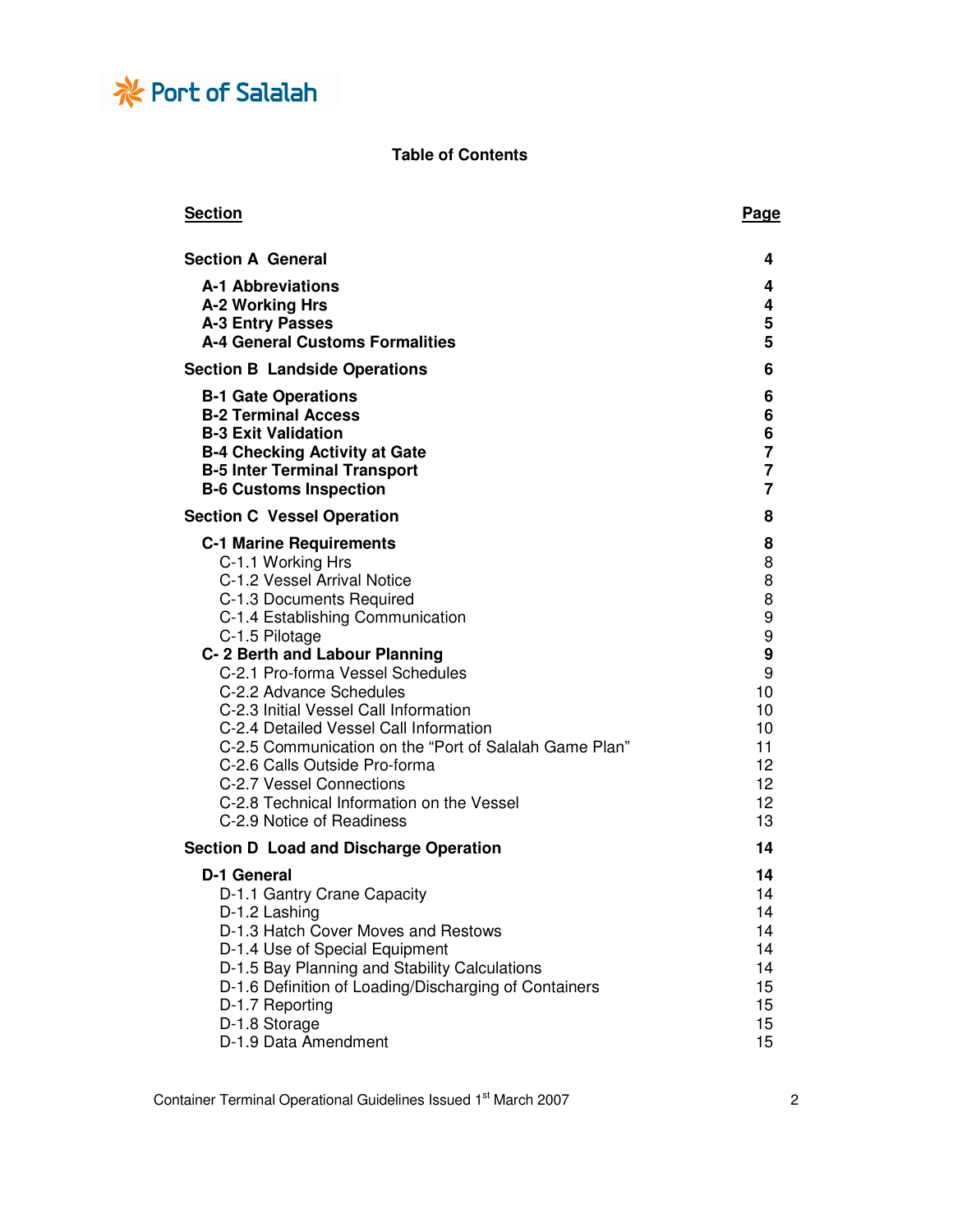

| <b>D-2 Discharge Operation</b>                         | 15       |
|--------------------------------------------------------|----------|
| D-2.1 Vessel Profile Information                       | 15       |
| D-2.2 Discharge List Information                       | 16       |
| D-2.3 Checking Activity During Discharge (Tally)       | 17       |
| D-2.4 Reporting                                        | 17       |
| D-2.5 Short-landed Container                           | 17       |
| D-2.6 Over-Landed Container                            | 18       |
| <b>D-3 Load Operation</b>                              | 18       |
| D-3.1 Pre-Plan<br>D-3.2 Load List Information          | 18<br>19 |
| D-3.3 Re-Nomination of Cargo                           | 20       |
| D-3.4 Pro-Forma Cargo Deadline                         | 20       |
| D-3.5 Checking Activity during Load (Tally)            | 20       |
| D-3.6 Reporting                                        | 21       |
| D-3.7 Short-Shipped Container                          | 21       |
| D-3.8 Over-Shipped Container                           | 21       |
| <b>D-4 Yard Inventory</b>                              | 22       |
| D-5 Vessel Bunkering, Repair, and Supply of Provision  | 22       |
| Section E Break Bulk and Over Dimensional Cargo        | 23       |
| <b>E-1 Requirements</b>                                | 23       |
| <b>E-2 Restrictions</b>                                | 24       |
| <b>Section F Direct Deliveries</b>                     | 24       |
| <b>Section G Dangerous Cargo</b>                       | 25       |
| Section H Leakage/Spillage of Cargo                    | 25       |
| <b>Section I Container Freight Station Activities</b>  | 26       |
| Section J Weighbridge                                  | 26       |
| <b>Section K Miscellaneous Services</b>                | 26       |
| <b>Section L Damage and Claims</b>                     | 27       |
| L-1 Damage to Line's Equipment (Without Prejudice)     | 27       |
| L-2 Damage to Line's Vessel (Without Prejudice)        | 27       |
| L-3 Damage Caused by Third Parties                     | 28       |
| L-4 Damage to Port Facilities/Equipment/Personnel      | 28       |
| <b>Section M Longstanding Cargo</b>                    | 29       |
| <b>Section N Reefer Containers</b>                     | 29       |
| <b>Section O Port Safety and Security</b>              | 29       |
| <b>O-1 Rules &amp; Regulations</b>                     | 29       |
| <b>O-2 International Ship and Port Security (ISPS)</b> | 30       |
| O-2.1 ISPS Measures by Port of Salalah                 | 30       |
| O-2.2 ISPS Requirements for the Line                   | 30       |
| <b>O-3 X-Ray Inspection of Containers</b>              | 30       |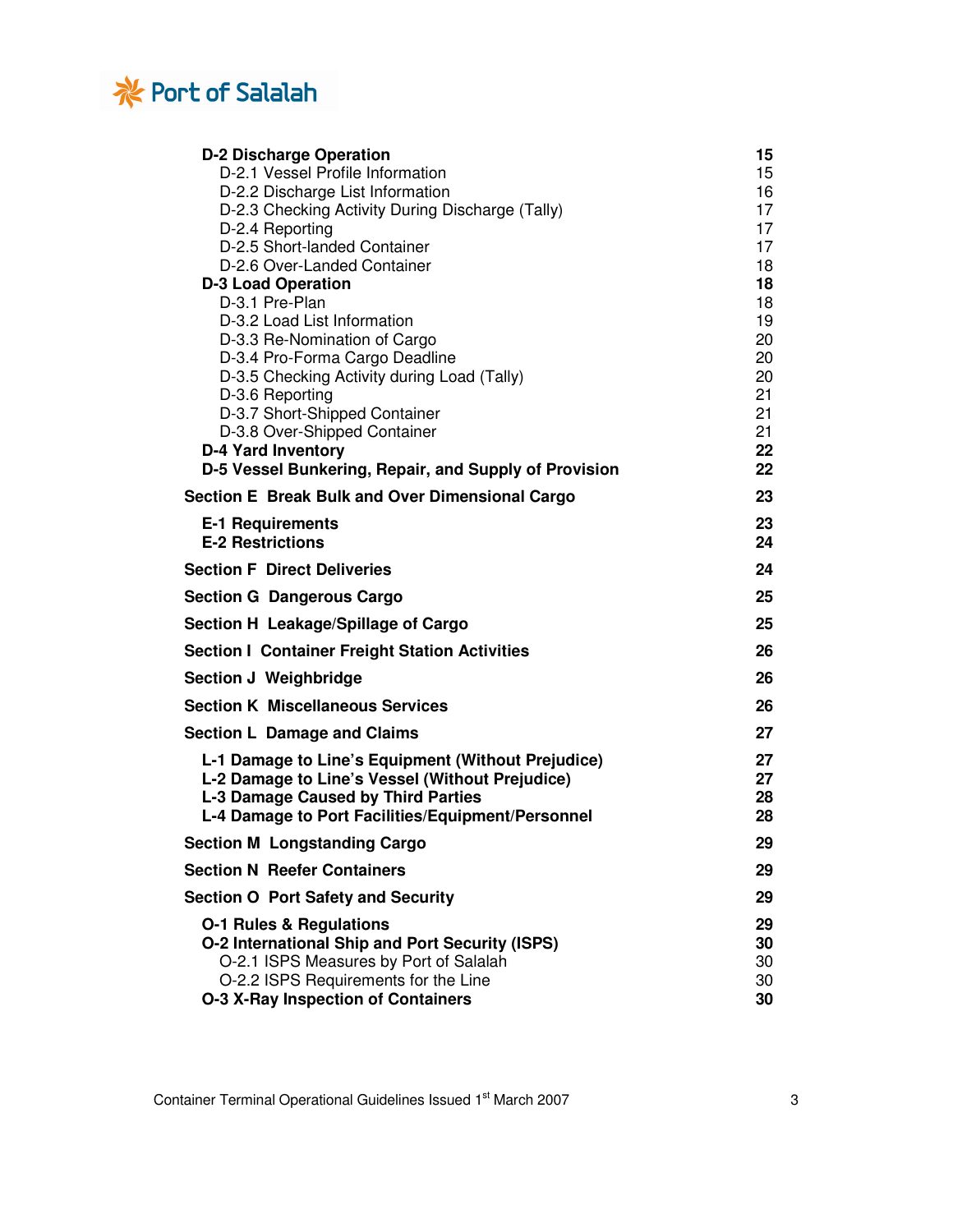

## **Section A - General**

The purpose of this document is to describe operational procedures applicable for the handling of containers and container vessels calling at the Port of Salalah Container Terminal, henceforth referred to as the "Terminal" in this document. This document is to be read in conjunction with the Port of Salalah Rules & Regulations and the Container Terminal Tariff ('Tariff') both of which will apply as appropriate.

#### **A-1 Abbreviations**

| COD         | Change of Destination              |
|-------------|------------------------------------|
| EDI         | Electronic Data Interchange        |
| EIR         | Equipment Interchange Report       |
| <b>ETC</b>  | <b>Expected Time of Completion</b> |
| OOG         | Out of Gauge                       |
| <b>POD</b>  | Port of Discharge                  |
| <b>ROP</b>  | Royal Oman Police                  |
| <b>SSDR</b> | Stevedore Ship Damage Report       |
| TOS         | <b>Terminal Operating System</b>   |

## **A-2 Working Hrs**

The terminal operates round the clock on the following schedule:

| <b>Section</b>               | <b>Working Hrs</b>     | <b>Holidays</b>                                                                  |
|------------------------------|------------------------|----------------------------------------------------------------------------------|
| <b>Terminal Operations</b>   | 24 hrs                 | None except declared public holidays                                             |
| <b>Office Administration</b> | 08:00 hrs to 16:30 hrs | Thursday & Friday as weekly holidays, in<br>addition to declared public holidays |
| <b>Gate Operations</b>       | 08:00 hrs to 16:00 hrs | Friday as weekly holiday in addition to<br>declared public holidays              |

Overtime rates as per Tariff will apply for all activities carried out on declared public holidays. Containers can be received at or released from the Gate outside the working hrs shown

Container Terminal Operational Guidelines Issued 1<sup>st</sup> March 2007 44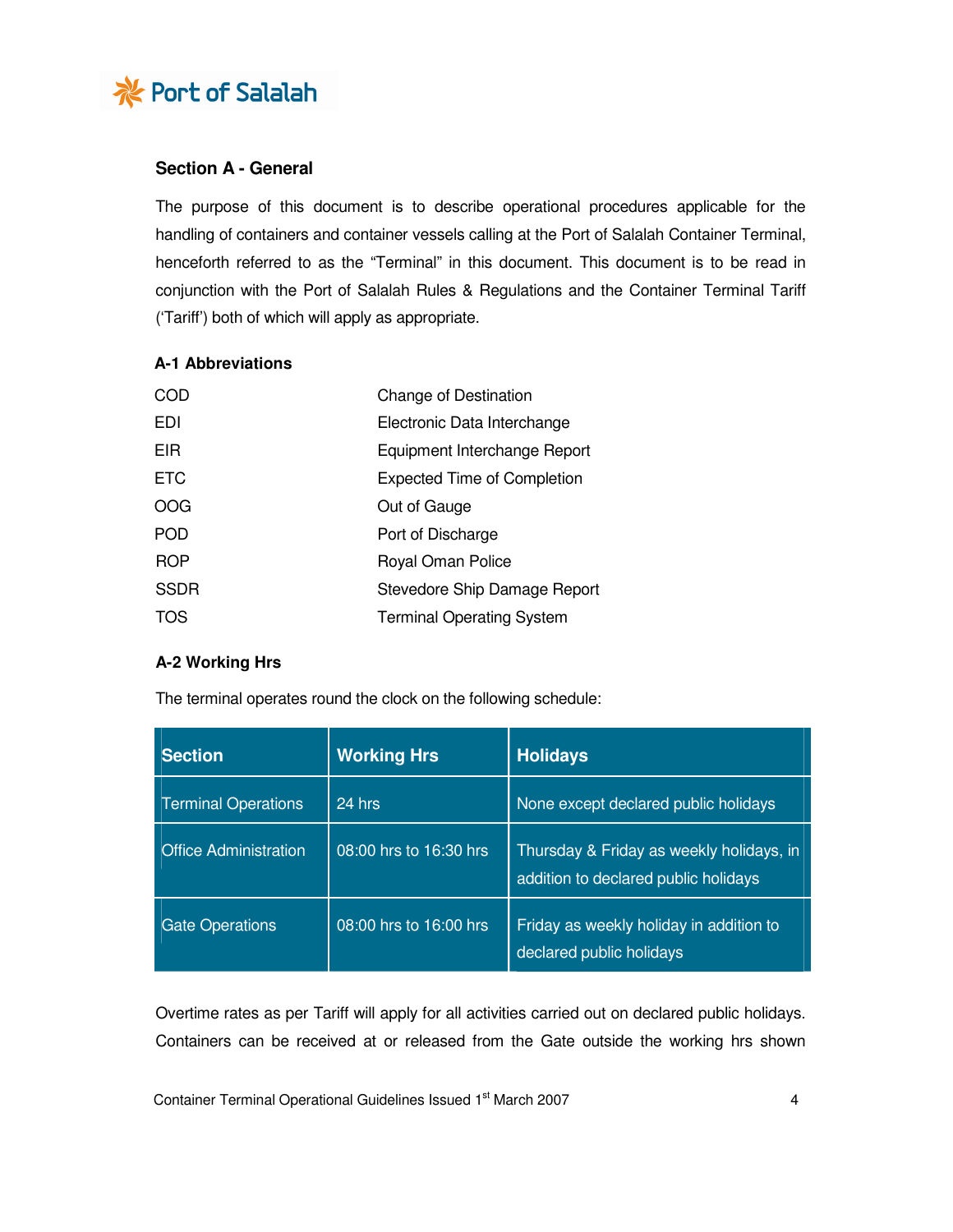

above at no additional charge (except on public holidays), but prior notice should be given to the Port to ensure the Gate is staffed appropriately.

## **A-3 Entry Passes**

Permanent entry passes are issued at the discretion of the Sr. Manager, HSSE department on receipt of a letter from the company, justifying the need for frequent visits by its personnel concerned to the terminal, for legitimate business needs. Application forms are available at the main reception of the Container Terminal Administration Building. Permanent entry passes are valid for one year and are issued upon payment of R.O 10.000.

Monthly & Daily entry passes are issued subject to proof of legitimate business in the terminal, for a payment of R.O 1.000 & Baiza 200 respectively. Vehicle entry permits are selectively issued on providing vehicle registration and registration papers.

## **A-4 General Customs Formalities**

The Line bears full responsibility for all Customs clearance formalities concerning their cargo.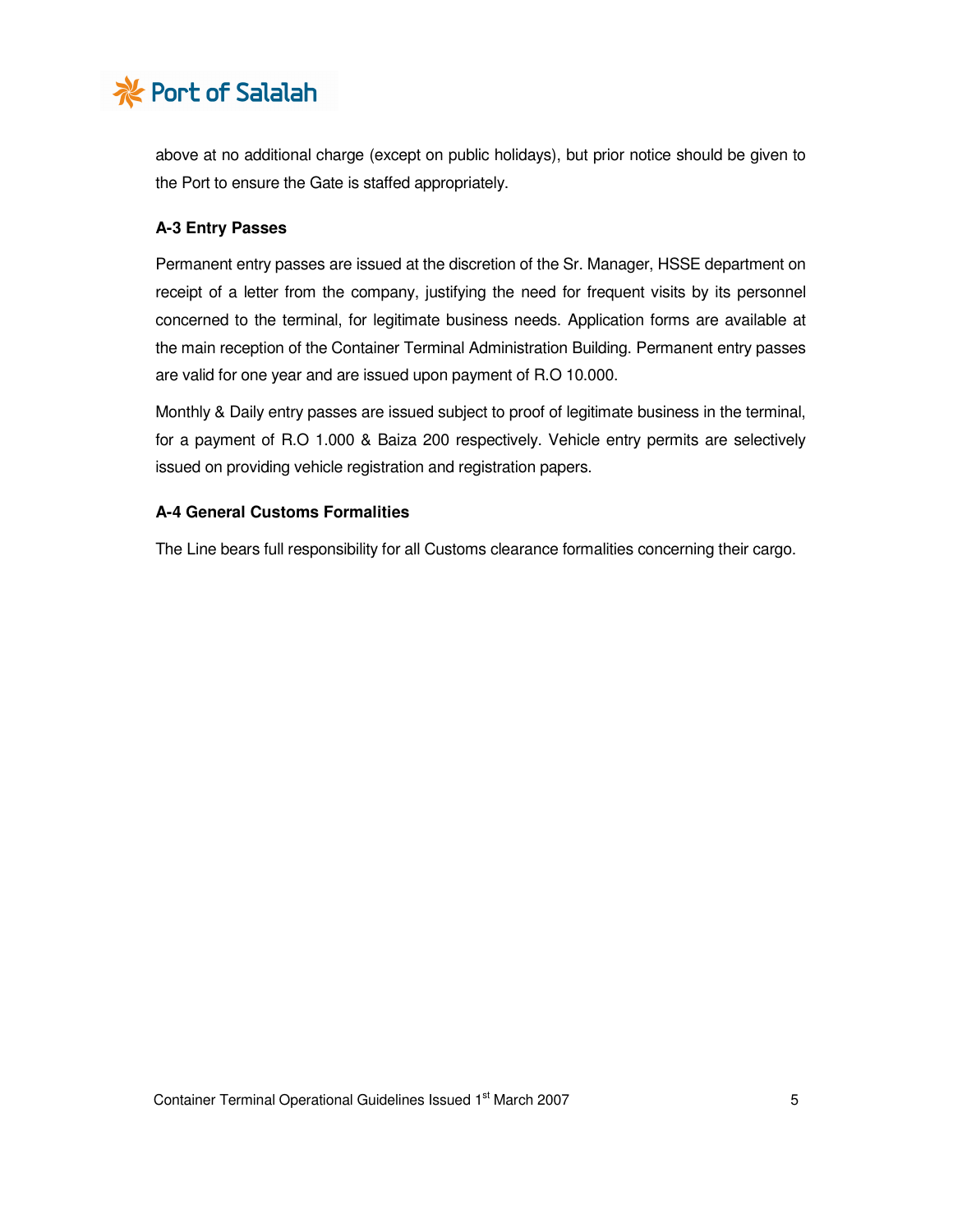

## **Section B – Landside Operations**

## **B-1 Gate Operations**

Port of Salalah will arrange for transmission of gate in / out moves through EDI in CODECO format at specified frequencies agreed to with the Line.

## **B-2 Terminal Access**

Port of Salalah controls access of truckers to the terminal. A trucker is only allowed on the terminal after full identification of the trucker and registration of the terminal visit. Containers are only allowed onto the terminal on instruction of the Line who has to provide an acceptance notification to Port of Salalah Gate Department before the container arrives at the gate.

Information required will be as follows:

- Container ID and Booking No.
- Equipment Size/Type
- Outbound Vessel / Voyage and POD
- IMO / Reefer / OOG Details

When delivering the container the trucker has to provide Container No. and Booking No. to gate staff. All full containers will be gated in subject to clearance of Customs formalities by the Line.

## **B-3 Exit Validation**

Port of Salalah performs exit validation. Containers are only allowed to leave the terminal upon release instructions received from the Line, provided Omani Customs Department does not restrict the container from leaving the terminal.

The Line must provide Port of Salalah Gate Department with a hard copy of the release instruction.

Information required will be as follows:

- Container ID
- Receiving Party Identification or Reference Number
- Date Restrictions if any

Container Terminal Operational Guidelines Issued 1st March 2007 6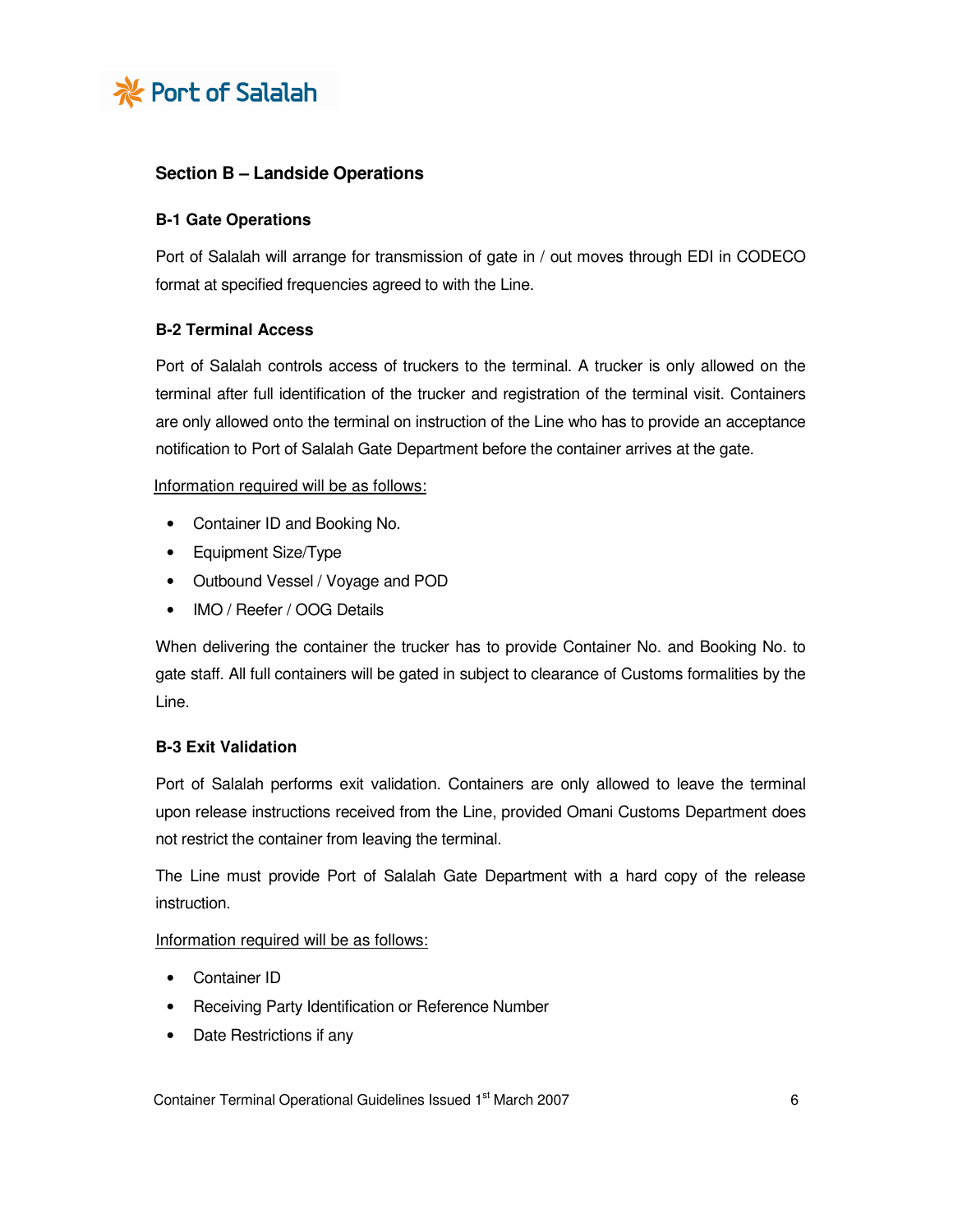

Full containers will be allowed to depart the terminal only subject to completion of all customs formalities by the Line and full payment of port charges.

## **B-4 Checking Activity at Gate**

For any containers entering or leaving the gate, the Port will perform a visual check and any deviations from provided data or anomalies are documented and reported to the Line.

The check includes the following:

- Container ID
- Equipment size/type
- Visual damage (external)
- Visual damage (internal empty containers only)
- Presence of Seal

If any damage to a container is noticed at the gate, then a reference to this will be made on the gate ticket issued.

Any further checking required e.g. Seal number, CSC plate validity etc or further action like placing of seal or placard is chargeable as per Tariff.

## **B-5 Inter Terminal Transport**

All transport of containers between the Container Terminal and other terminals controlled by Port of Salalah has to be arranged by Port of Salalah.

Transport orders for containers must be concluded in writing to Port of Salalah or via EDI at least 12 hrs before the activity has to take place.

## **B-6 Customs Inspection**

In case ROP orders customs inspection of a container, Line should advise the Port who will move the container to the customs inspection area and unstuff the cargo as per ROP requirement and subsequently restuff the cargo in the container, such operation to be charged as per Tariff.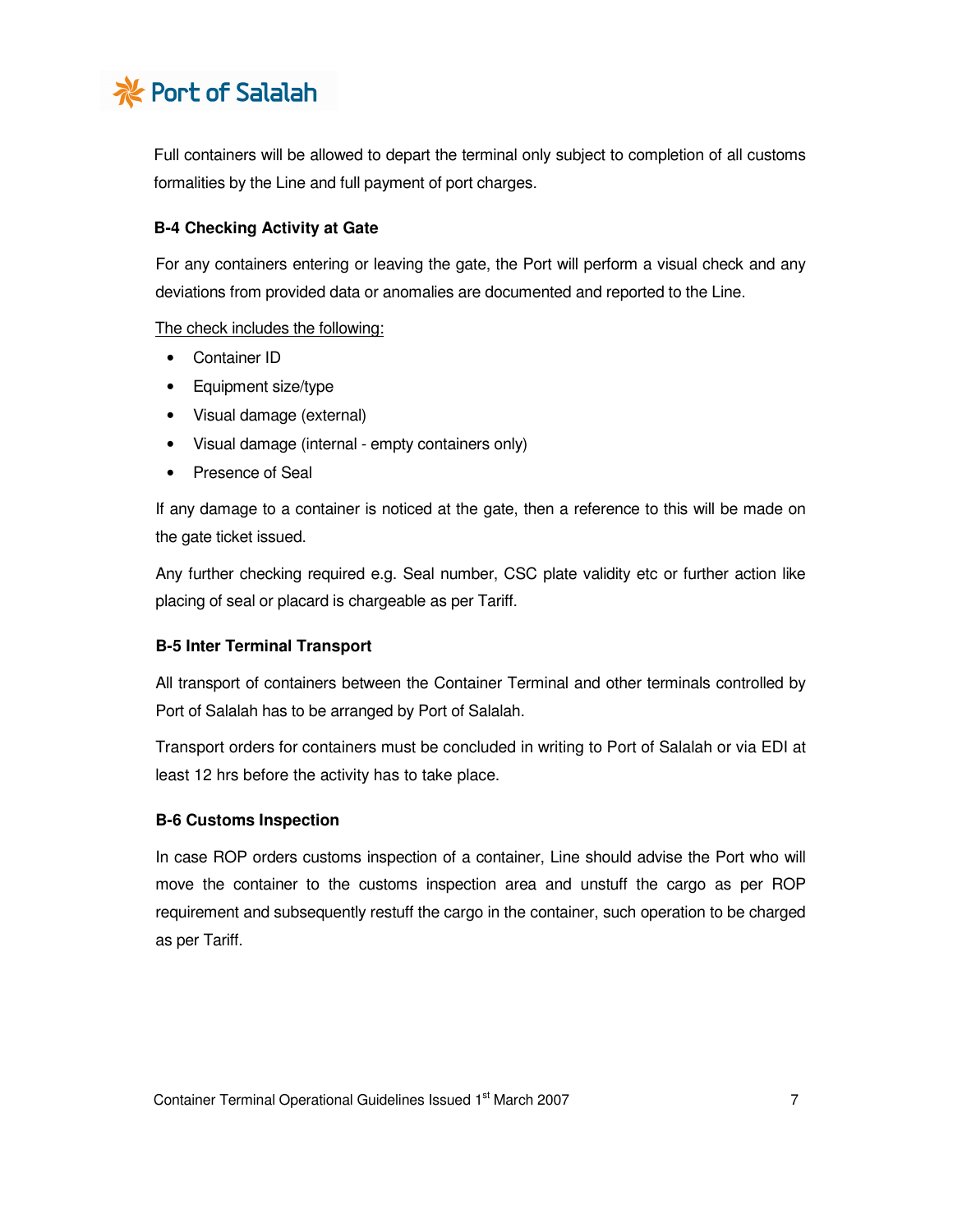

## **Section C – Vessel Operation**

Information on vessels calling Port of Salalah to discharge or load containers is to be provided to the Port of Salalah Planning Department by the Line or its designated representatives.

The Line shall nominate a focal point that can be reached 24 hrs a day by Port of Salalah Planning and Operations Departments in case any issues concerning Vessel Planning / Operation need to be verified.

## **C-1 Marine Requirements**

| <b>Section</b>         | <b>Working Hrs</b>     | <b>Holidays</b>                                                                     |
|------------------------|------------------------|-------------------------------------------------------------------------------------|
| Administration         | 08:00 hrs to 16:30 hrs | Thursday & Friday as weekly<br>holidays, in addition to declared<br>public holidays |
| <b>Marine Services</b> | 24 hrs                 | Nil                                                                                 |
| <b>Port Control</b>    | 24 hrs                 | Nil                                                                                 |

#### **C-1.1 Working Hrs**

## **C-1.2 Vessel Arrival Notice**

The owner, ship's agents or the master of the ship shall send the arrival notice to the Harbour Master 48 hrs before arrival to the Port. He should also inform the Harbour Master with the details of the Ship, its cargo, any hazardous cargo, cases of illness and any defects which affects the vessel manoeuvrability.

## **C-1.3 Documents Required**

- Insurance cover for third party liabilities, wreck removal and oil pollution
- Ship's registration certificate
- Port clearance certificate from last port of call
- ISPS Certificate
- Class Certificate

Container Terminal Operational Guidelines Issued 1<sup>st</sup> March 2007 88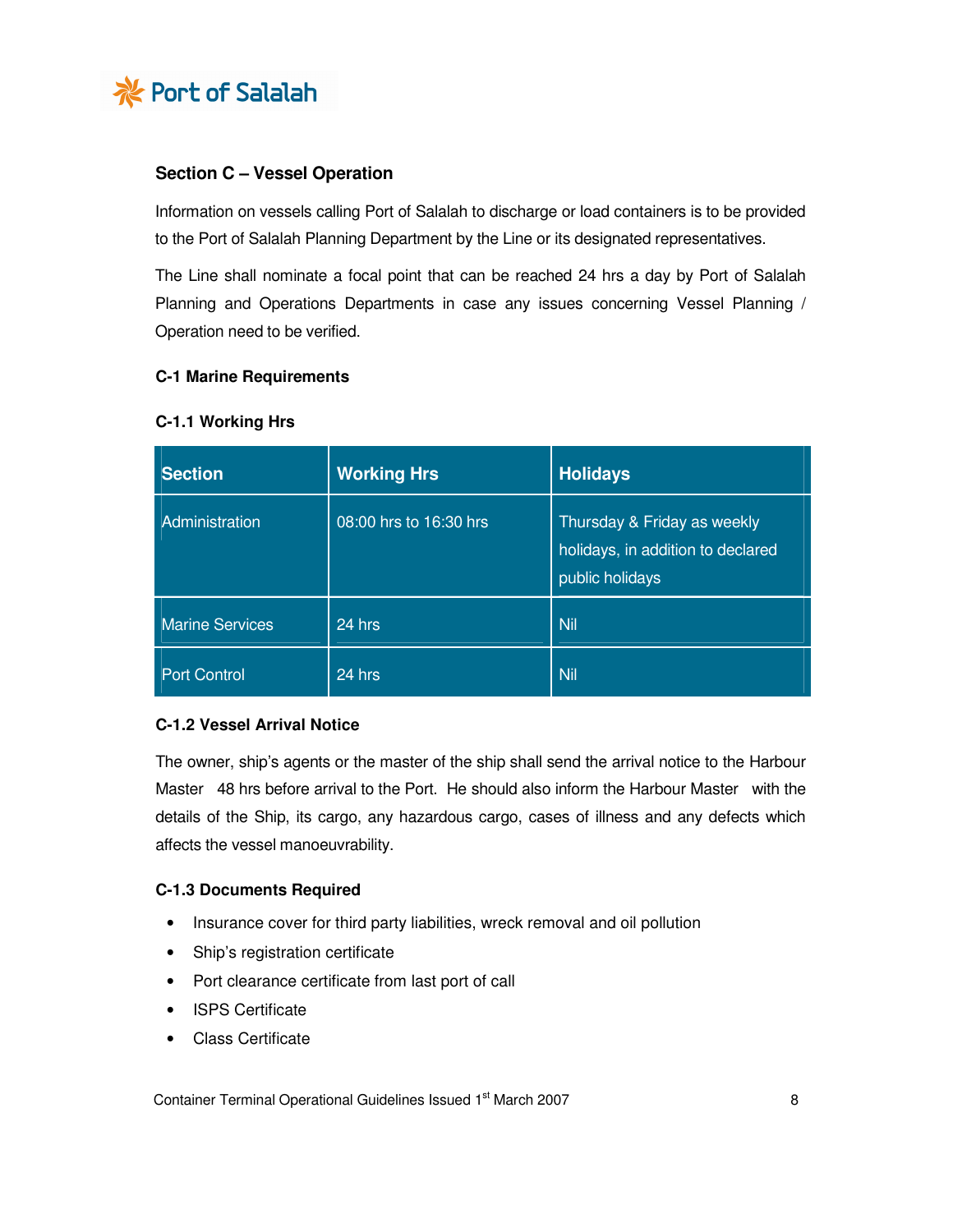

## **C-1.4 Establishing Communication**

The master of the ship shall establish communication with Port Control and request permission to enter the Port limits, at least four hrs prior to the estimated time of arrival. Port Control will arrange the services of Pilotage, Tugs and Mooring Gang(s), and coordinate with Container Terminal Operations to have the gantry cranes and labour gangs ready. Normally cargo operations start upon lowering of the gangway from the vessel.

## **C-1.5 Pilotage**

Pilotage services are available round the clock. Activation time for marine services is 30 minutes.

## **C- 2 Berth and Labour Planning**

Pro-forma vessel schedules and move counts declared by the Lines form the basis for berth and stevedore / labour planning in the Quay Wall Schedule.

Daily berth planning will also include:

- Initial vessel call information
- Detailed vessel call information for initial and pro-forma calls
- Availability of quay-wall space
- Vessel connections

Based on this information the Port of Salalah Planning Department will prepare the daily "Game Plan".

## **C-2.1 Pro-forma Vessel Schedules**

Vessel string pro-forma berth windows are negotiated between the Line and Port of Salalah. Berth windows are related to an estimated number of container lifts and the required day and time of the week for the vessel operation.

Unless otherwise agreed, vessels will be planned for arrival and departure at pro-forma berth window.

Vessels arriving within pro-forma always have priority over vessels out of pro-forma or incidental vessel calls. If it concerns vessels of the same Line only, this Line may set its own priorities, provided that it does not impact the berth windows of other Lines.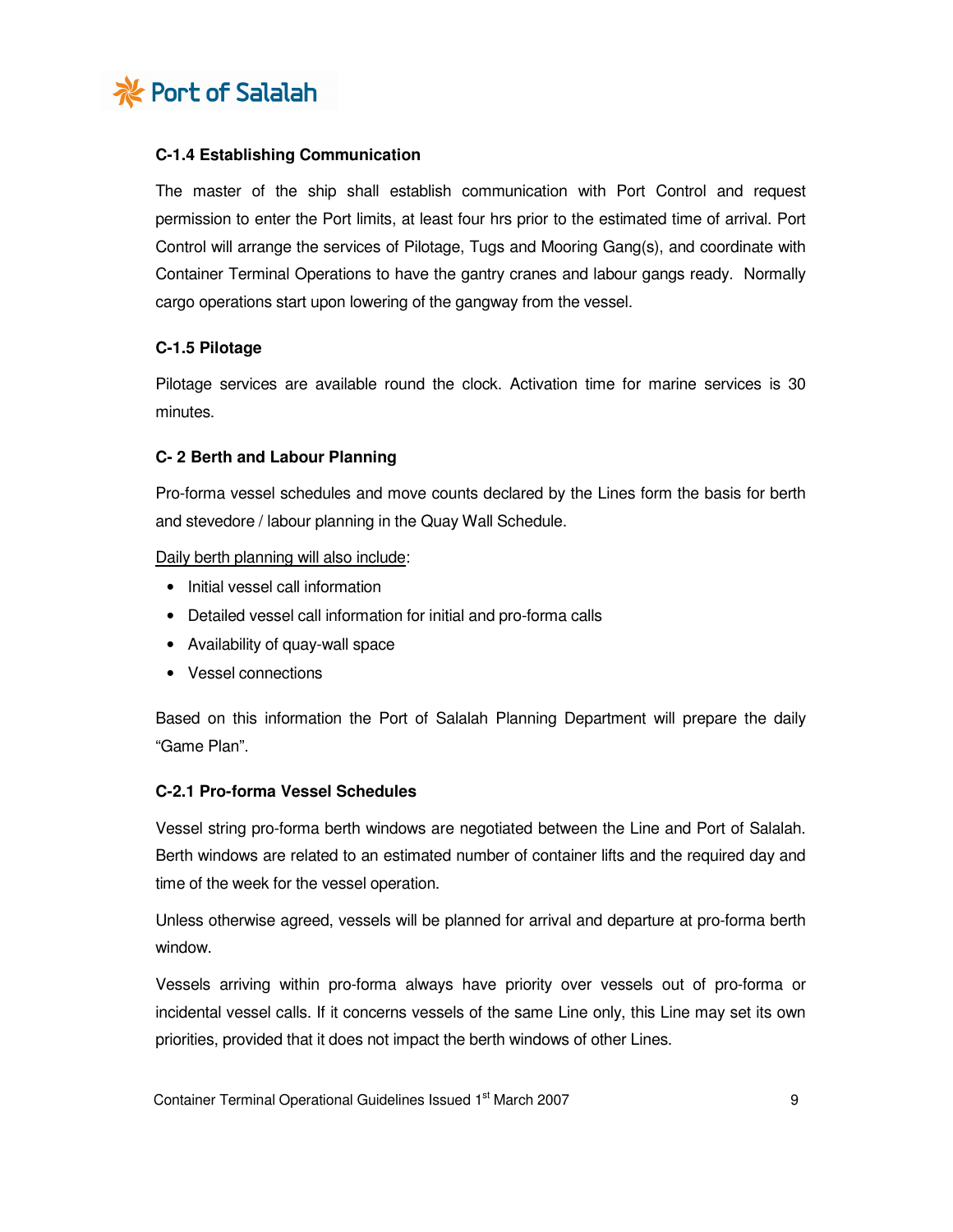

# **C-2.2 Advance Schedules**

The Line will provide to Port of Salalah Planning Department future projected schedules every week, from current date to 30 days in advance.

Information required will be as follows:

- Vessel Name
- Inbound / Outbound Voyage
- ETA / ETD
- Service

## **C-2.3 Initial Vessel Call Information**

The Line is responsible for providing Initial vessel call information at least 7 work-days prior to the estimated vessel arrival date to the Port of Salalah Planning Department.

## Information required will be as follows:

- Vessel Name
- Call Sign
- Inbound / Outbound Voyage
- ETA / ETD
- LOA
- Previous Port of Call
- Next Port of Call
- Estimated Move Count
- Vessel Service
- Vessel Operator

## **C-2.4 Detailed Vessel Call Information**

Detailed information is to be provided to Port of Salalah Berth Planning Department for line haul vessels at least 48 hrs and for all other vessels at least 24 hrs prior arrival at the terminal.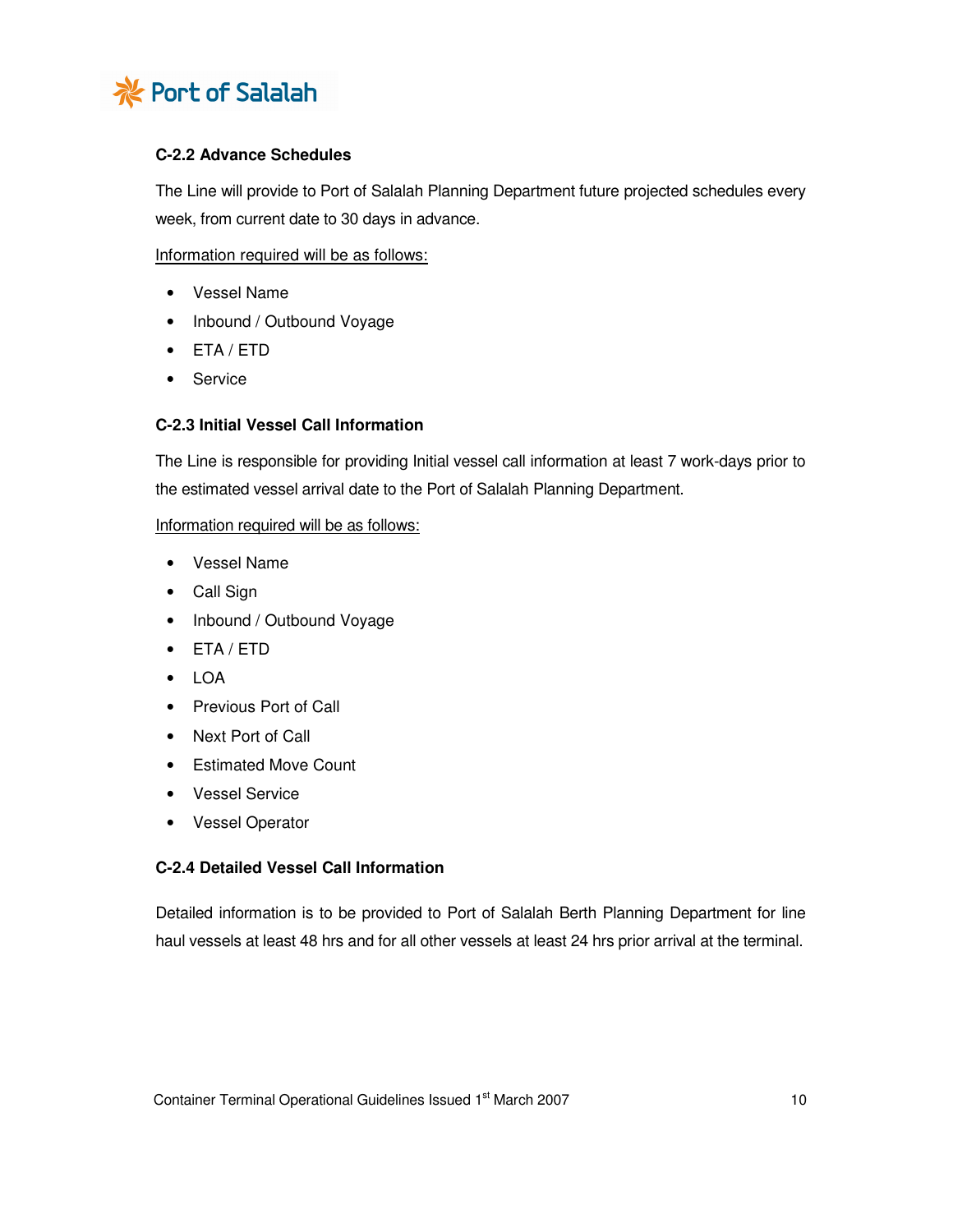

Information required will be as follows:

- Vessel Name
- ETA
- Required ETD
- Expected Move Count, split as:
	- o Total number of discharge / load moves
	- o OOG discharge / load moves
	- o Live reefer discharge / load moves
	- o Empty container discharge / load moves
	- o IMO class 1 & 7 discharge / load moves
	- o Detailed information of any Break Bulk Cargo

Upon receipt of this information, Port of Salalah will undertake the final berth and labour planning.

In case of required changes in the requested ETA / ETD, the Port of Salalah Planning Department will contact the Line to create the best workable solution.

The Port has a minimum billing per vessel call for loading/discharging of containers as per Tariff.

Vessels are expected to use the Port's shore gantry cranes. Any movement or use of the vessel's gear while alongside is strictly subject to prior approval from the Port.

# **C-2.5 Communication on the "Port of Salalah Game Plan"**

The Line will submit daily ETA update for their vessels latest at 10:00 hrs everyday. Port of Salalah will in turn revert with a Daily Game Plan latest at 15:00 hrs. In order to provide flexibility to our customers, the Game plan is always considered subject to change. Any agreements that are verbal in nature or those made after office hrs need to be confirmed in writing immediately on opening of the next working day.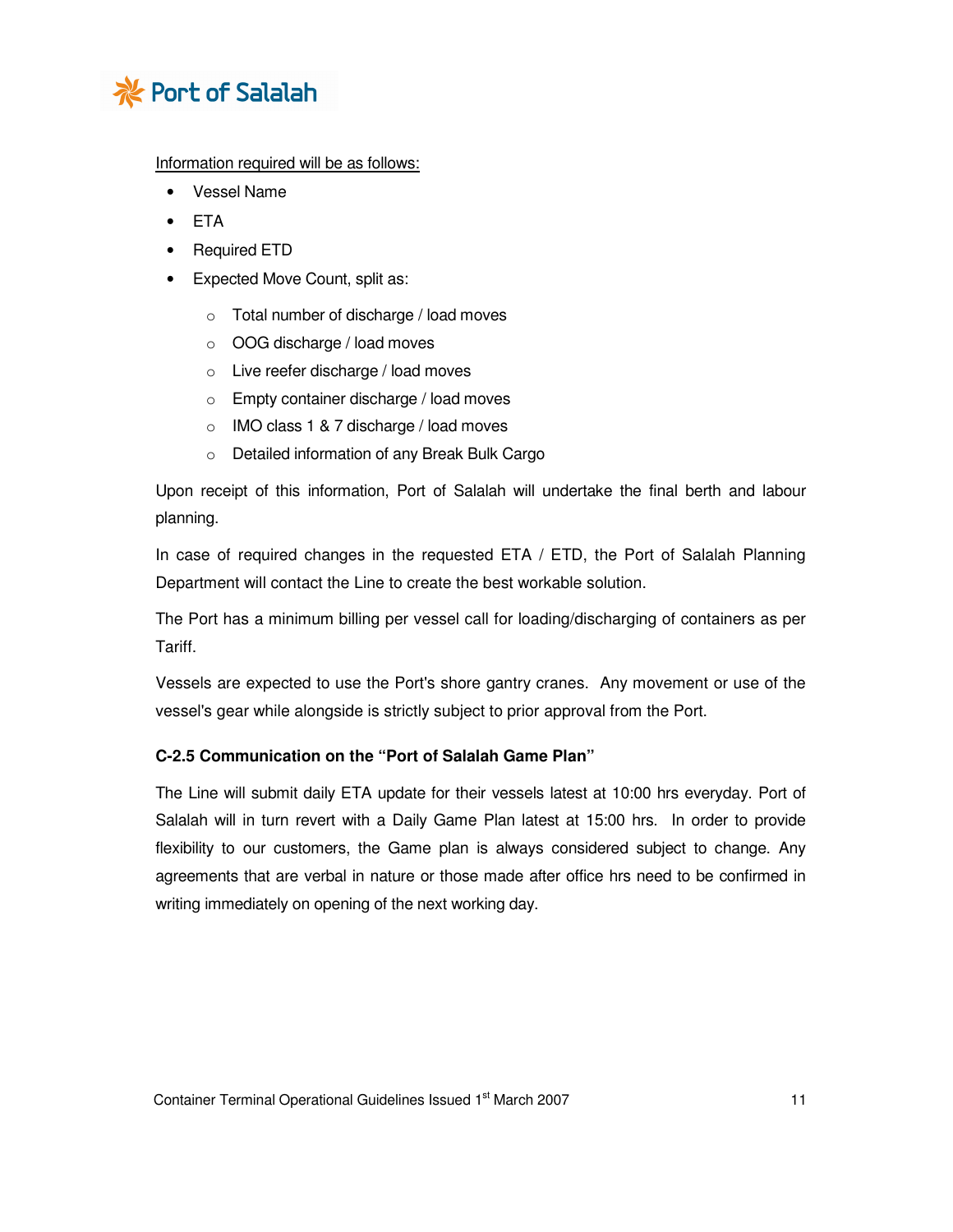

## **C-2.6 Calls Outside Pro-forma**

Vessels arriving off or outside the agreed pro-forma for a service concerning ETA as well as move count changes will have to form part of the Game Plan negotiations between Port of Salalah and the Line.

The Line has to request out-of pro-forma handling requirements in writing to the Port of Salalah Planning Department.

## **C-2.7 Vessel Connections**

Connections other than those agreed to in the pro-forma schedule, have to form part of the Game Plan negotiations and these have to be announced to the Port of Salalah Planning Department preferably 48 hrs, but at least 24 hrs before ETA to ensure proper priority setting for the quay-wall.

## **C-2.8 Technical Information on the Vessel**

For vessels calling Port of Salalah for the first time or in case of changes to the previously supplied vessel information the Line needs to supply Port of Salalah Planning Department with technical information on the vessel at least 72 hrs before arrival.

## Technical information on the vessel consists of:

- Vessel Name
- Call Sign
- LOA
- Container Layout
- Lashing Plan
- Type of Twist Locks
- Type of Hatch Covers
- Mooring Restrictions (port / starboard side)
- Vessel Capacity in TEU
- Vessel Profile / NSD file (if available)
- Other peculiarities relevant to the Vessel Stowage

Further details subject to planning or operational needs have to be provided upon request.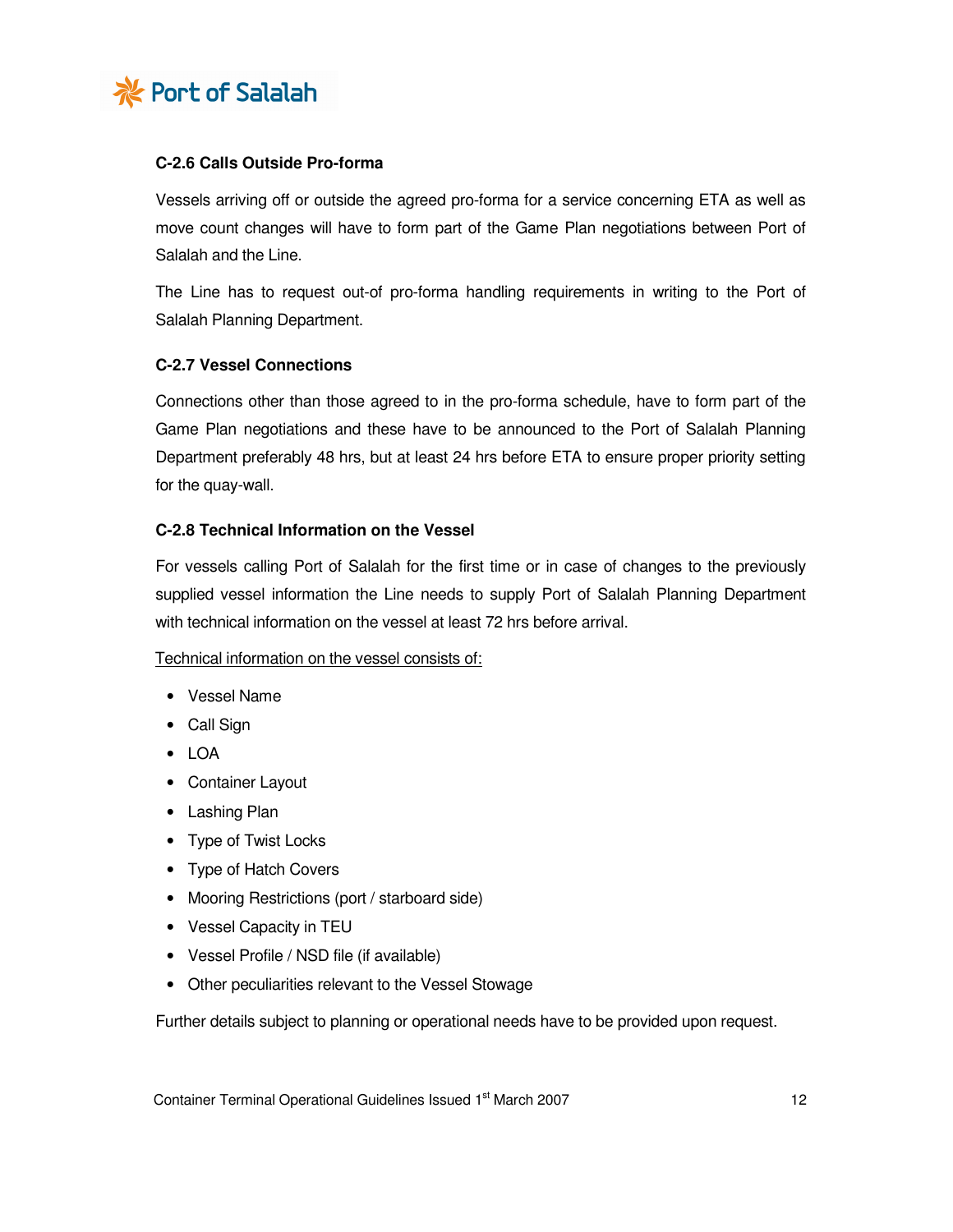

Non-cellular vessels (ie vessels without cell-guides below deck and / or specific container stowage positions on deck) are not normally handled at the Container Terminal. In case Port agrees to handle such vessels at the Container Terminal, a surcharge on the loading and discharging rates will apply as per Tariff.

## **C-2.9 Notice of Readiness**

Port will issue the vessel with a 'Notice of Readiness' at least 2 hrs prior to the estimated completion of cargo operations, and provided vessel confirms readiness to sail upon cargo completion Port will arrange to book Pilot, Tugs and unmooring gang(s).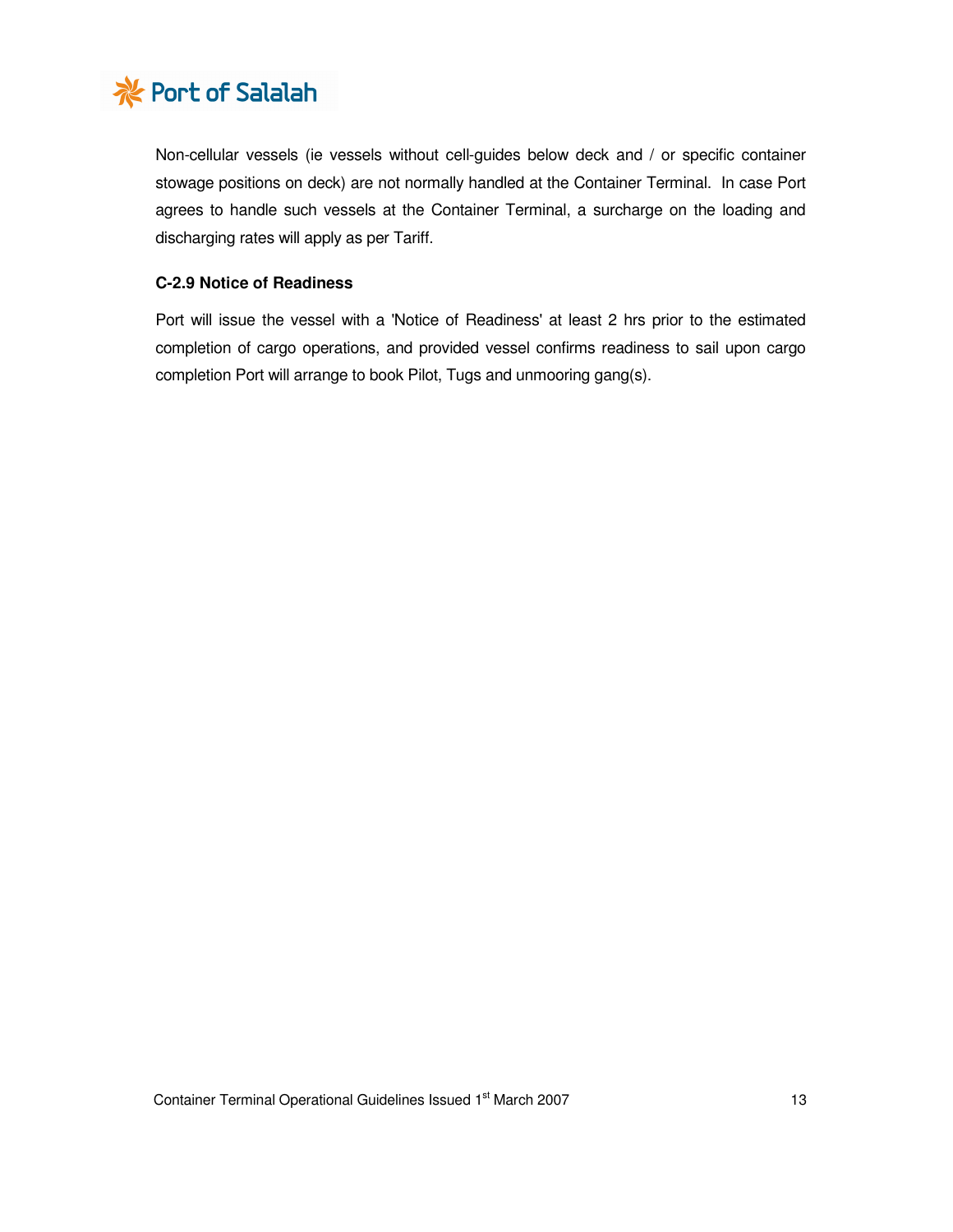

# **Section D – Load and Discharge Operation**

#### **D-1 General**

## **D-1.1 Gantry Crane Capacity**

Port provides shore-side gantry cranes with minimum capacity of 40 tons under the spreader and there are cranes with up to 65 tons capacity.

## **D-1.2 Lashing**

The Port Tariff for loading and discharging of containers includes the cost of lashing and unlashing of containers on board the vessel. Lashing equipment is to be provided by the Line. Port will maintain safe housekeeping of lashing material at all times and handle all lashing gear in a controlled manner and in accordance with accepted safety standards. Port will also handle discharging and loading of lashing material if required at no additional charge.

## **D-1.3 Hatch Cover Moves and Restows**

Hatch Cover moves and restows are chargeable as per Tariff.

## **D-1.4 Use of Special Equipment**

Use of special equipment for loading/unloading eg slings, frames etc is chargeable as per Tariff on per lift basis.

## **D-1.5 Bay Planning and Stability Calculations**

Port will carry out Bay Planning and unloading / sequence of containers in accordance with the information provided by the Line as part of its normal service. Container stow plans prepared by the Port are subject to the final confirmation by the Master of the vessel. Port is responsible for providing information to the Line required for stability and lashing calculations, but Port is not responsible for making these calculations.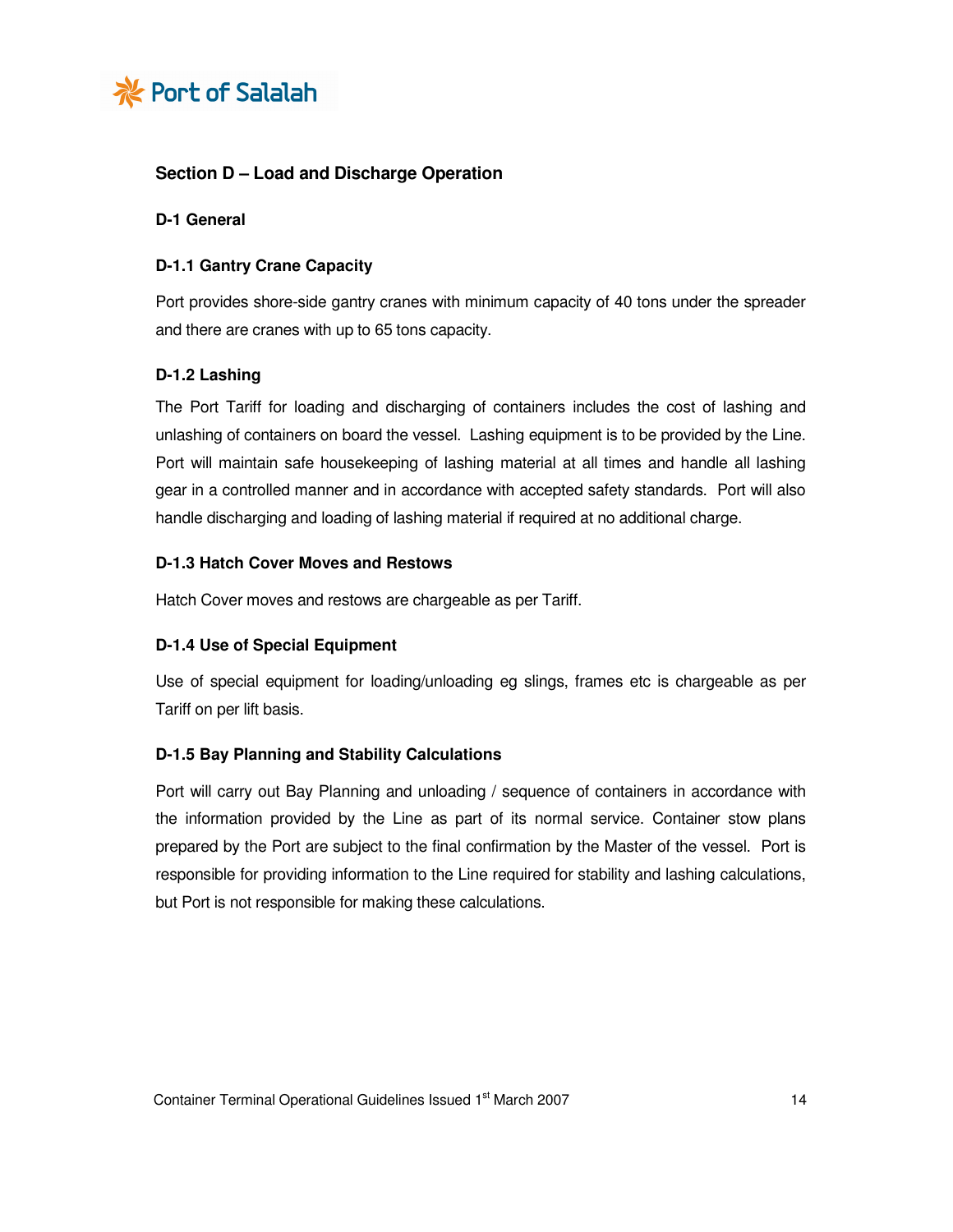

## **D-1.6 Definition of Loading/Discharging of Containers**

Loading / discharging of containers is the handling by the Port of the containers between the stowage position onboard the vessel and the position in the Container Yard of the Port. No additional shiftings made based on any change in the information or additional information provided by the Line are included, and such additional shiftings made are chargeable as per Tariff. Import / Export containers pay Truck Loading / Unloading charge as per Tariff.

## **D-1.7 Reporting**

Port makes reports as per Line's required format and frequency to the operator of the vessel for all containers loaded/discharged and in case of vessels loading containers belonging to more than one Line, to each Line for their containers.

## **D-1.8 Storage**

Containers are stored in the Container Yard of the Port subject to the applicable Freetime and Container Storage rates as per Tariff.

## **D-1.9 Data Amendment**

Data Amendment charges as per Tariff apply in case the discharge and / or load lists are not provided in time to the Port, or in case there is any change to the information provided. Any Data Amendment that involves containers being shifted from one stack to another will incur shifting charges in addition as per Tariff.

## **D-2 Discharge Operation**

## **D-2.1 Vessel Profile Information**

The Line is responsible for communicating the discharge, re-stow and remain-on-board instructions at least 24 hrs prior to the arrival of the vessel to Port of Salalah Planning Department. For vessels with less than 24 hrs steaming time from the previous port, these details are to be provided as soon as information becomes available. The Bay-plan of the arriving vessel is to be sent via EDI message (BAPLIE).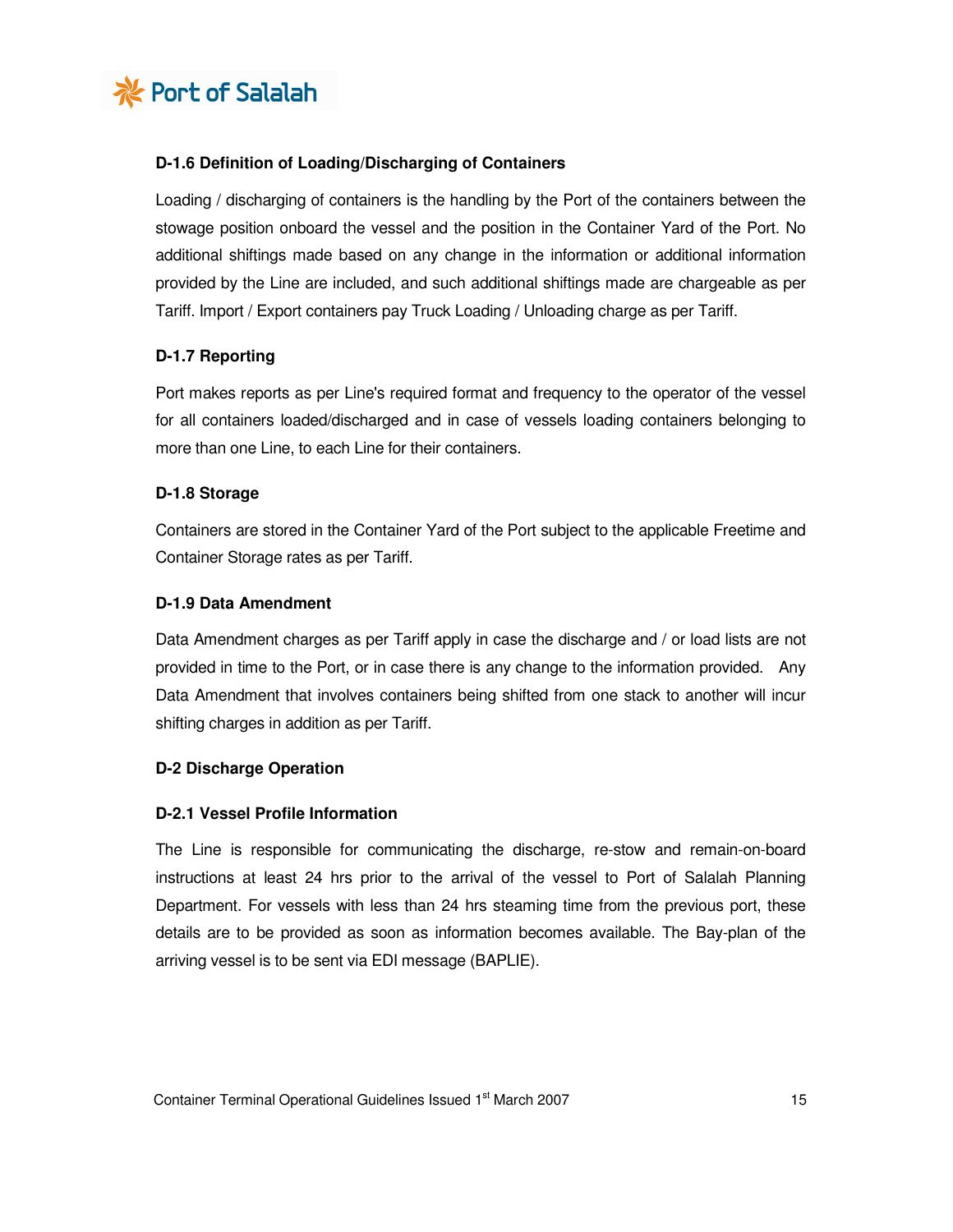

## **D-2.2 Discharge List Information**

The discharge list is to be provided to Port of Salalah Planning Department 24 hrs prior arrival for mother vessels and 18 hrs prior arrival for feeder vessels. Exceptions will be made on a case to case basis for vessels with lesser steaming time as compared to these deadlines in which case load instructions have to be made available as soon as possible. The Line is expected to provide this information via EDI (COPRAR) or exceptionally as hardcopy / E-Mail attachment.

#### COPRAR DISCHARGE information required is as follows:

- Vessel / Voyage
- Container ID
- Container Operator
- Equipment Size/Type
- Container Gross Weight
- Status (Full / Empty)
- Next Vessel / Voyage and POD for Transhipment Cargo
- POD
- Hazardous Cargo Details (IMO Class, UN Nos.)
- Reefer Set Temperature
- OOG Measurements
- Special Requirements for Yard Stowage

## Additional information required as follows:

- Total Container Discharge (Recap)
- Re-stow List, including current and future stowage positions
- Hazardous Cargo Manifest
- Reefer Manifest
- Out of Gauge Manifest
- Complete details of any Break Bulk Cargo (see Section E)

Changes to discharge data should be advised through a single consolidated mail before the 6 hour cut-off prior vessel arrival. Data sent after this deadline will incur Data Amendment charges as per tariff.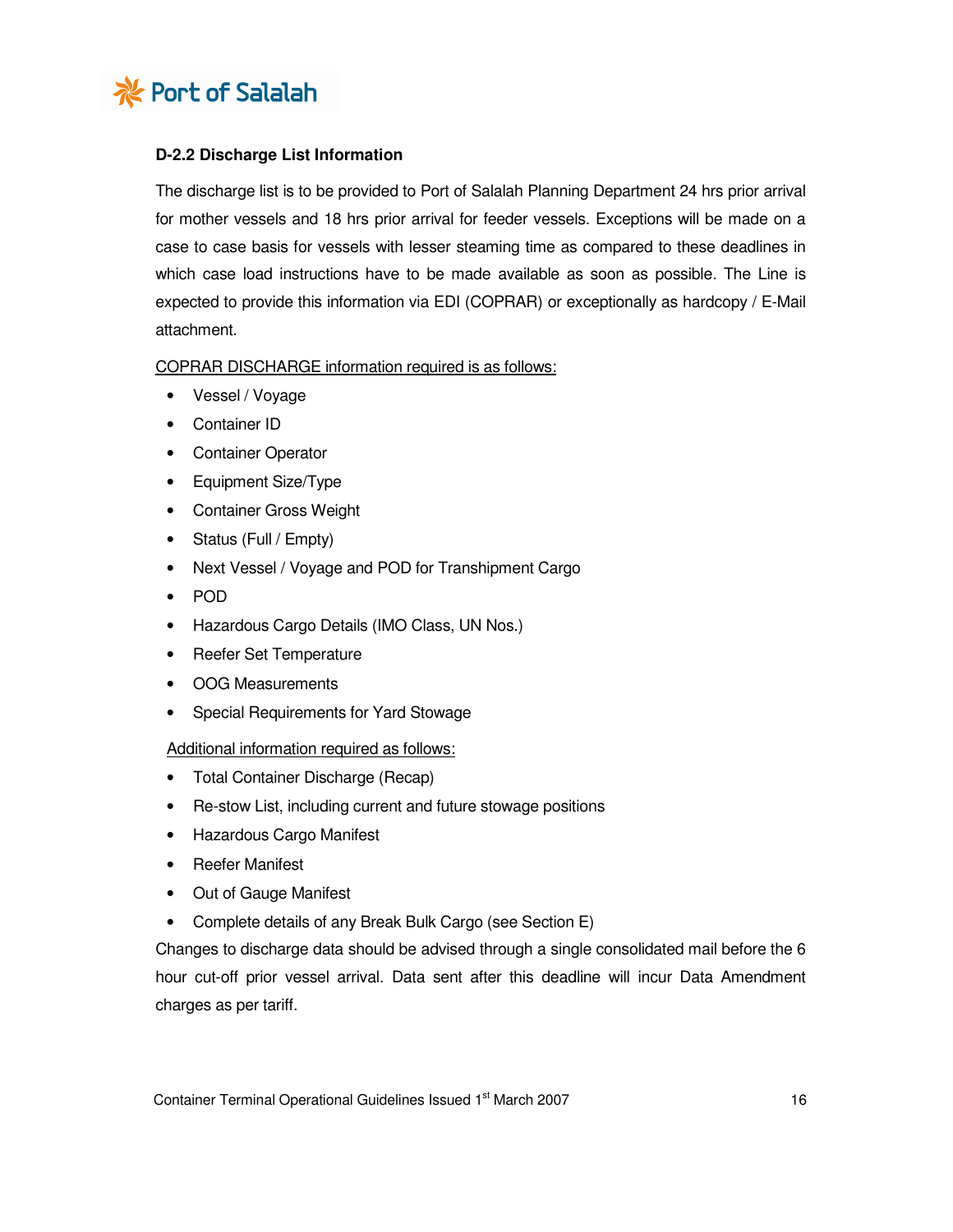

# **D-2.3 Checking Activity During Discharge (Tally)**

During the discharge process, Port of Salalah will perform a visual check and any deviations from provided data or anomalies are documented and reported to the Line. This check also covers any restows.

The check includes the following:

- Container ID
- Equipment Size / Type
- Visual Damage
- Presence of seal (On request)

Any further checking required eg Seal number, CSC plate validity etc or further action like placing of seal or placard is chargeable as per Tariff.

## **D-2.4 Reporting**

Port of Salalah is able to provide the Line with EDI Discharge Confirmation Messages (COARRI) at frequencies agreed to with the Line. In addition to the EDI information a recap of the final discharge activities will be provided to the Line earliest after vessel departure. If the Line cannot receive discharge confirmation, a hard copy print will be made available at the end of vessel operation.

## **D-2.5 Short-landed Container**

When a container is reported short-landed, Port of Salalah Planning Department will contact the Line.

Information will be provided as follows:

- Container ID
- Vessel / Voyage
- Stowage position stated for the container
- Reasons for Short-Landing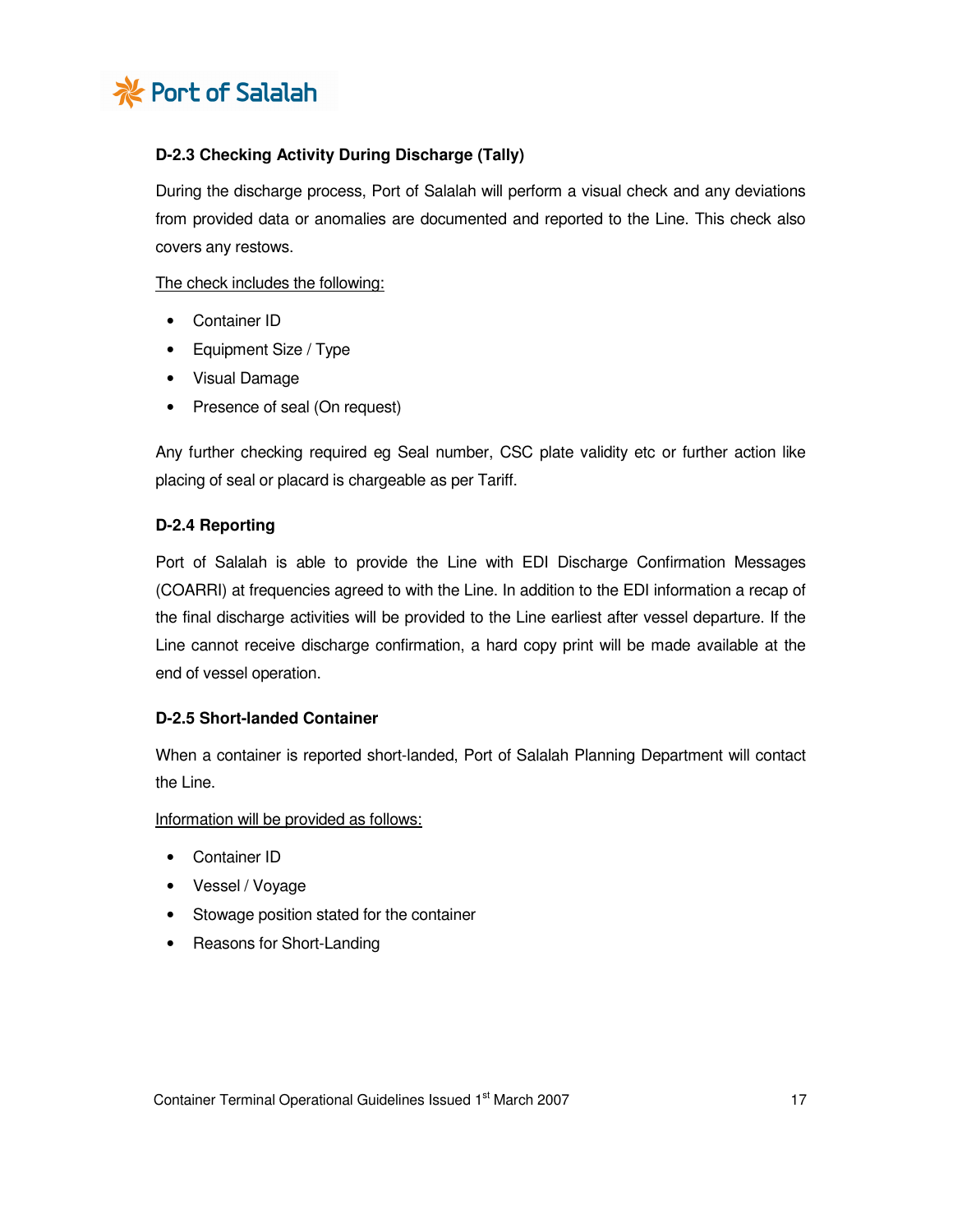

## **D-2.6 Over-Landed Container**

When a container(s) is reported as over-landed, the Port of Salalah Planning Department will contact the vessel operator.

Information will be provided as follows:

- Container ID
- Seal Number
- Status (full / empty)
- Equipment Type / Size
- Stowage Position the container was found in
- IMO / Reefer information as far as possible
- Reasons for Over-landing

The Line will investigate ownership / operator of the container and decide whether the container must be re-stowed or remain discharged. The Line will supply full container details to the Port of Salalah Planning Department and advise further action before vessel departure.

#### **D-3 Load Operation**

#### **D-3.1 Pre-Plan**

A vessel loading pre-plan in MOVINS / STIF file format will be forwarded to the Port of Salalah Planning Department by the Line as E-Mail attachment. The pre-plan should also include calculated departure displacement and GM (for lashing calculation). Deadline for submission of either document is at least 18 hrs before arrival of the vessel.

Minor stowage changes should be addressed and resolved between Port of Salalah Planning Department and the Vessel Command. For major changes involving utilization of partial occupied / void bays, or those that lead to significant changes in the stability conditions, the Line's stowage co-ordinator has to be consulted.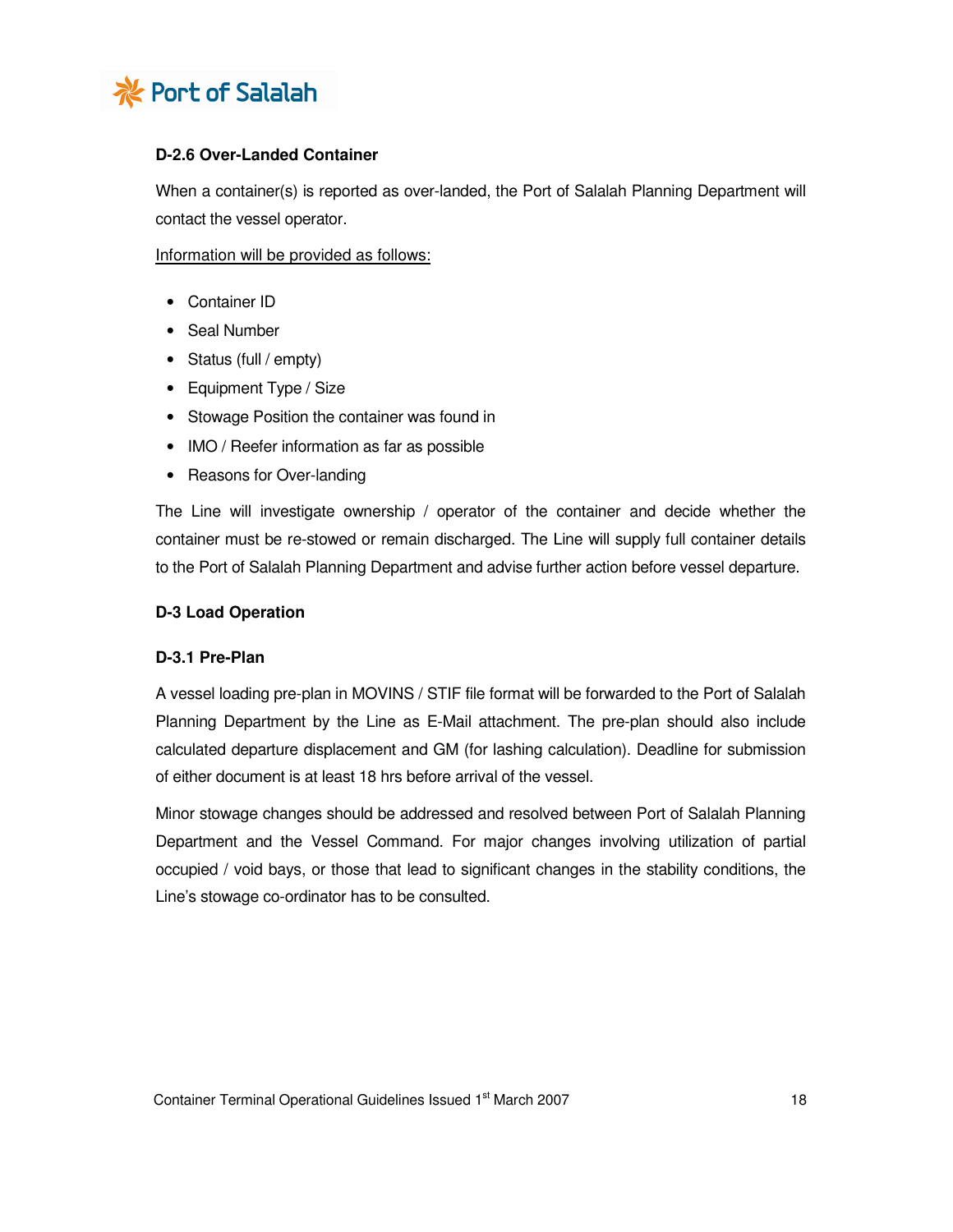

## **D-3.2 Load List Information**

The Line will provide load list instructions to Port of Salalah Planning Department per EDI (COPRAR) at least 18 hrs prior to vessel arrival. Exceptions will be made on a case to case basis for vessels with a lesser steaming time as compared to this deadline, in which case load instructions will be made available as soon as possible.

## COPRAR LOAD information required as follows:

- Vessel / Voyage
- Container ID
- Container Operator
- Equipment type / size
- Container Gross Weight
- Status (full / empty)
- POD
- Hazardous Cargo Details (IMO Class, UN Nos.)
- Reefer Set Temperature
- OOG Measurements
- Special Stowage Requirements
- Mode of Transport (Arrival)

#### Additional information required as follows:

- Total Container Load per POD (Recap)
- Out of Gauge Manifest
- Hazardous Cargo Manifest
- Reefer Manifest
- Complete details of any Break Bulk Cargo (see Section E)

Changes to load data should be advised through a single consolidated mail before the 6 hour cut-off prior vessel arrival. Data sent after this deadline will incur Data Amendment charges as per tariff.

If there is any discrepancy between the information received upon arrival of the container on the terminal and the load instruction information, the load instruction information will be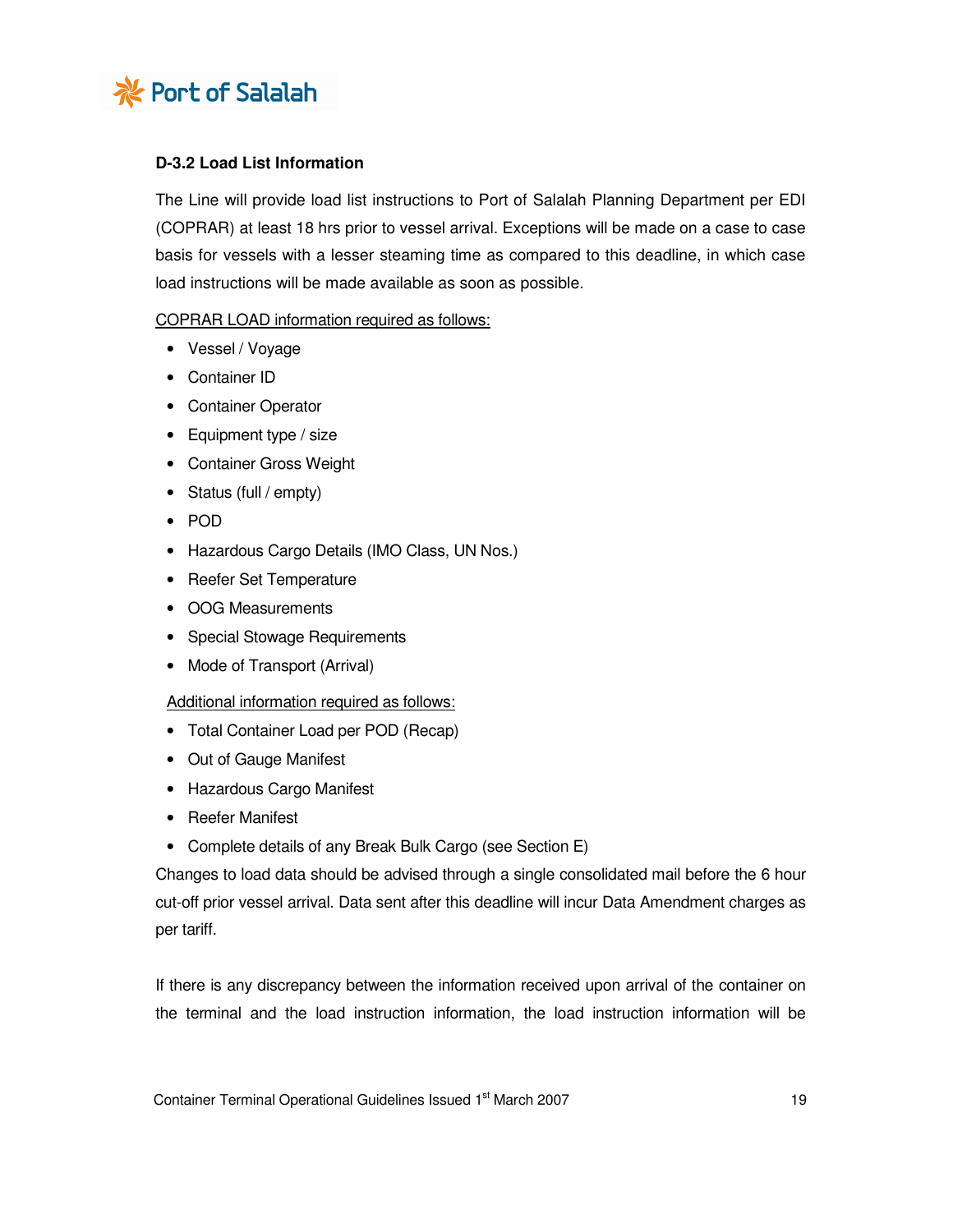

considered as the most valid source of information. The load instruction information will be used for the vessel stowage.

## **D-3.3 Re-Nomination of Cargo**

In the event of rollover of cargo for whatever reason, the Line is expected, within 12 hrs of vessel departure, to communicate to the Port of Salalah planning department, the name of the new vessel which will load the cargo. Every such 'renomination' incurs a charge as per Tariff.

## **D-3.4 Pro-Forma Cargo Deadline**

In principle, all containers must be in the yard upon arrival of the vessel in order to maintain vessel schedule integrity and ensure efficient stevedore operations.

The following will be taken into account:

- Vessel schedule reliability / integrity should not be affected
- Berth / Crane productivity should not be unduly impacted
- Line, Port and Customs requirements

The Line is responsible for ensuring that all cargo is available for loading prior vessel arrival. Same applies to cargo on hold or any other cargo released by the Line but not ready for loading due to any particular reason.

# **D-3.5 Checking Activity during Load (Tally)**

During the load process, Port of Salalah will perform a visual check and any discrepancies or anomalies are documented and reported to the Line. This check includes restows.

The check includes the following:

- Stowage Position
- Visual Damage
- Presence of Seal

Any further checking required eg Seal number, CSC plate validity etc or further action like placing of seal or placard is chargeable as per Tariff.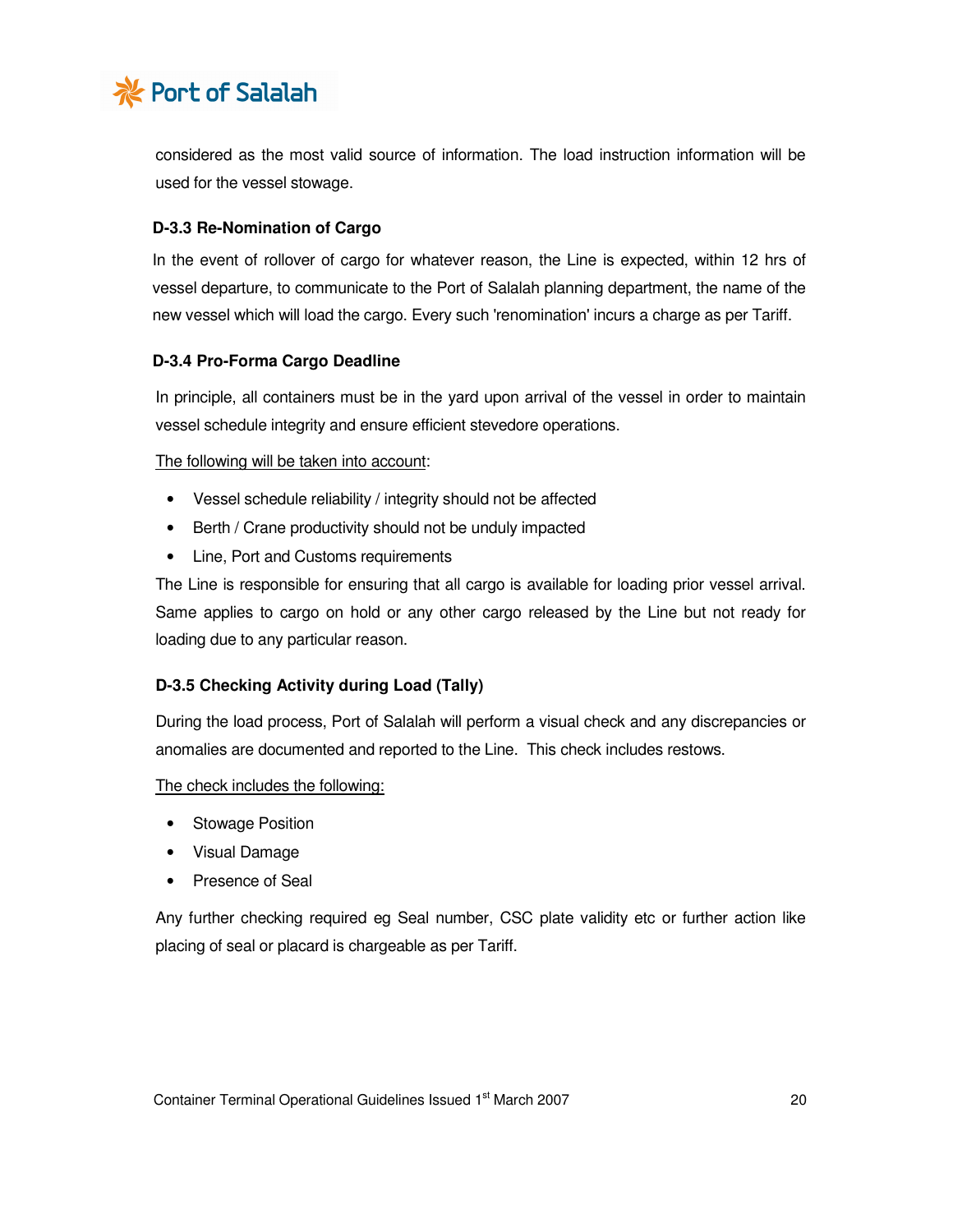

# **D-3.6 Reporting**

Port of Salalah Planning Department will update the Line with the ETC before and after start of vessel operation and advice the vessel and Port Control 2 hrs notice prior to vessel departure. Once vessel planning is completed Port of Salalah will forward a BAPLIE to the vessel. An updated BAPLIE will be delivered minimum 1/2 hour before completion of cargo operations.

Port of Salalah is able to provide the Line with EDI Load Confirmation Messages (COARRI) at frequencies agreed to with the Line. In addition to the EDI information a recap of the final load and a confirmed load list (CLL) will be sent to the Line via E-mail earliest after vessel departure.

In case of EDI failure Port of Salalah will provide the Line with a Bay Plan of the load condition upon request.

Any urgent or critical matters relating to discrepancies in reporting are to be addressed with the Port of Salalah Planning Superintendent on duty.

## **D-3.7 Short-Shipped Container**

When a container is reported as short-shipped, Port of Salalah Planning Department will contact the Line.

## Information will be provided as follows:

- Container ID
- Vessel / Voyage
- Port of Discharge
- Stowage position stated for the container
- Reasons for Short-Shipping

## **D-3.8 Over-Shipped Container**

When a container is reported as over-shipped, Port of Salalah Planning Department will contact the Line.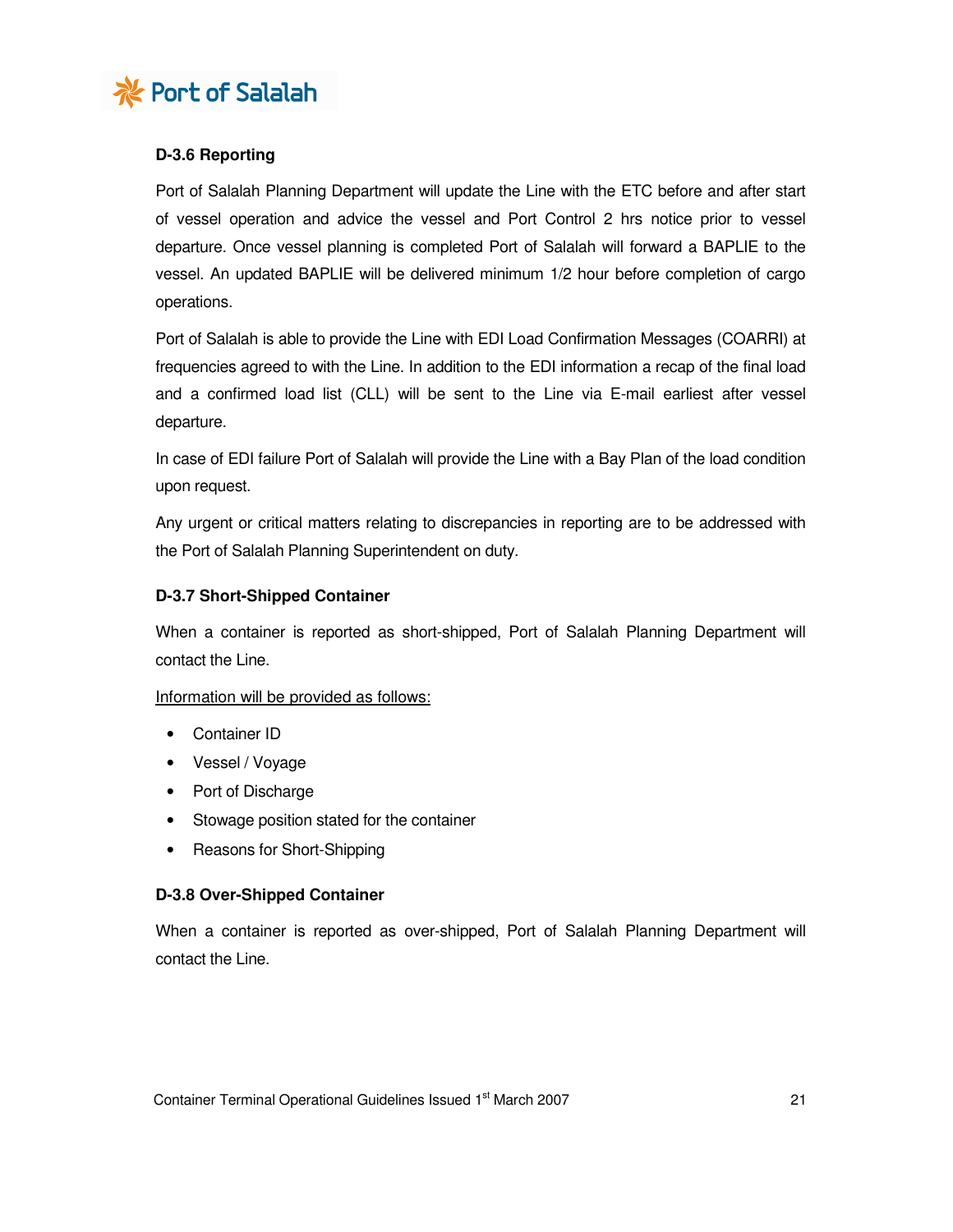

## Information will be provided as follows:

- Container ID
- Vessel / Voyage
- Container Operator for the over-shipped container
- Status (full / empty)
- Category (export / transhipment)
- Stowage Position (if available)
- IMO Details
- Reefer Details
- Reasons for Over-Shipping

## **D-4 Yard Inventory**

Port of Salalah Planning Department will provide the Line with weekly Yard Inventory Reports for all laden and empty containers. In addition Port of Salalah will also provide on a weekly basis a list of laden containers in the yard, which do not have a nominated oncarrying vessel or POD. The Line will verify the missing details and revert with an update within 24 hrs of having received the input from Port of Salalah. Any re-nomination or COD is chargeable as per Tariff.

## **D-5 Vessel Bunkering, Repair, and Supply of Provision**

Vessel bunkering, repair and provisioning activities have to be communicated to Port of Salalah Planning Department at least 48 hrs before arrival of the vessel.

These activities are only allowed after approval of Port of Salalah and are subject to safety and security procedures issued by the Port.

These activities should not delay the vessel stevedoring operation and must be completed within the operational working time of the vessel unless otherwise agreed. Only in exceptional cases may the stevedoring operations be stopped or the vessel port time extended because of these activities.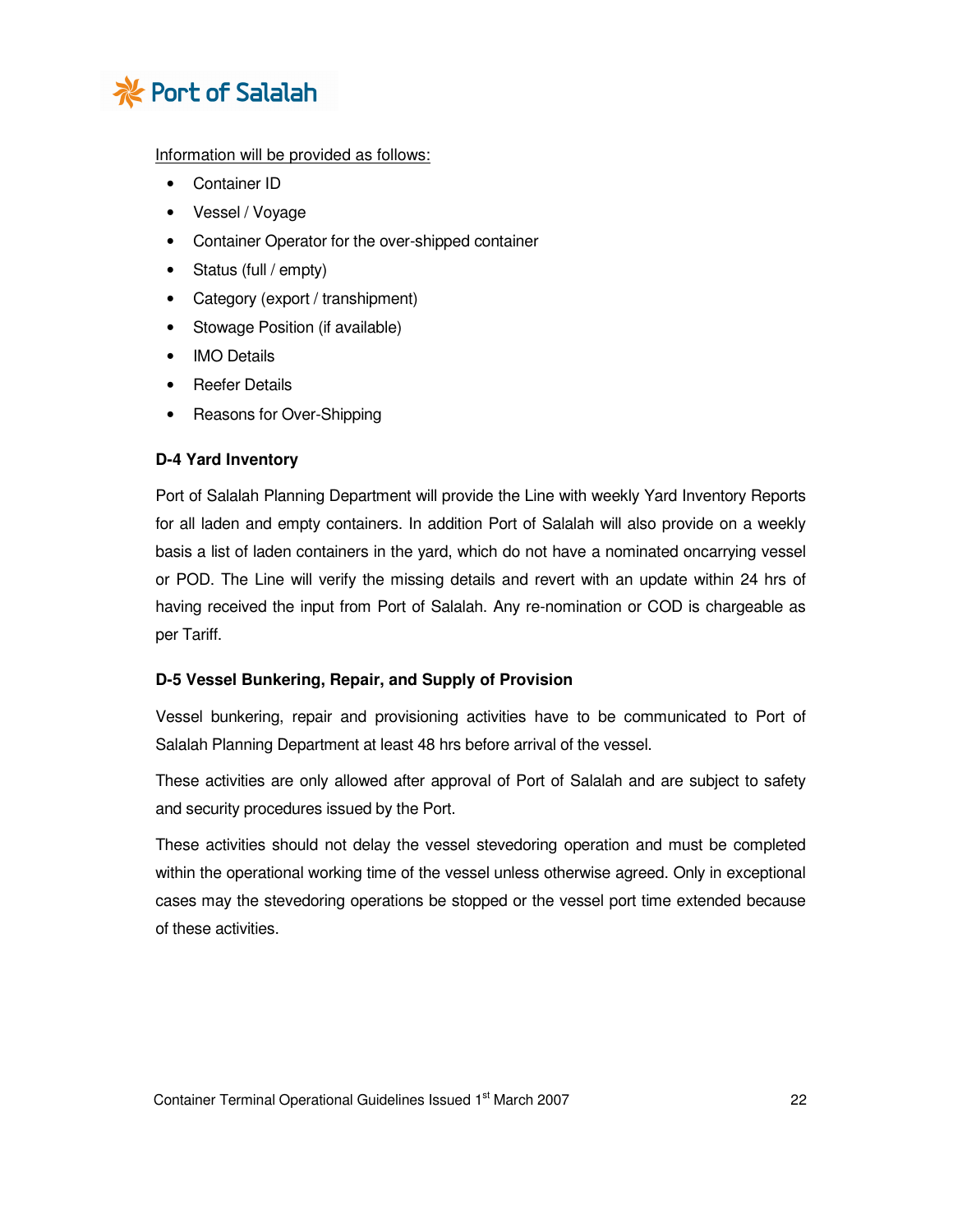

# **Section E – Break Bulk and Over Dimensional Cargo**

## **E-1 Requirements**

The Line is expected to provide information at least 48 hrs in advance of the vessel arrival to the Port of Salalah Planning and Operations Department on any break-bulk activity on vessels that is planned at Salalah.

The following Information has to be provided:

- Arrival / Ongoing transportation via water / via land
- Handling by Container Gantry Crane / External Crane
- Piece count
- Measurements
- Cargo Description
- Weight
- Position on Vessel
- Complete description including sketches, diagrams, photographs etc in jpeg / bmp format
- Customs Approval Confirmation

For over dimensional unitised cargo, the line is expected to provide a complete Out of Gauge manifest as part of the documentation submitted for a vessel call.

Undeclared, wrongly declared, poorly stowed or incorrectly packaged break-bulk or over dimensional cargo is subject to a fine as per Tariff. Port has the option of measuring and/or weighing the cargo to check the measurements and/or weight.

 The Port will provide MAFI's or trailers for storing this cargo if required at no additional charge subject to availability. Any other equipment required for yard handling will be chargeable as per Tariff. Loading or Discharging and Quay Handling will be charged as per the applicable charges in Schedule III of the Tariff. Free time will apply as per the tariff for over dimensional containers, and storage charges will apply as per the tariff for over dimensional containers based on the length of the MAFI or trailer used (or if none used then the length of each piece).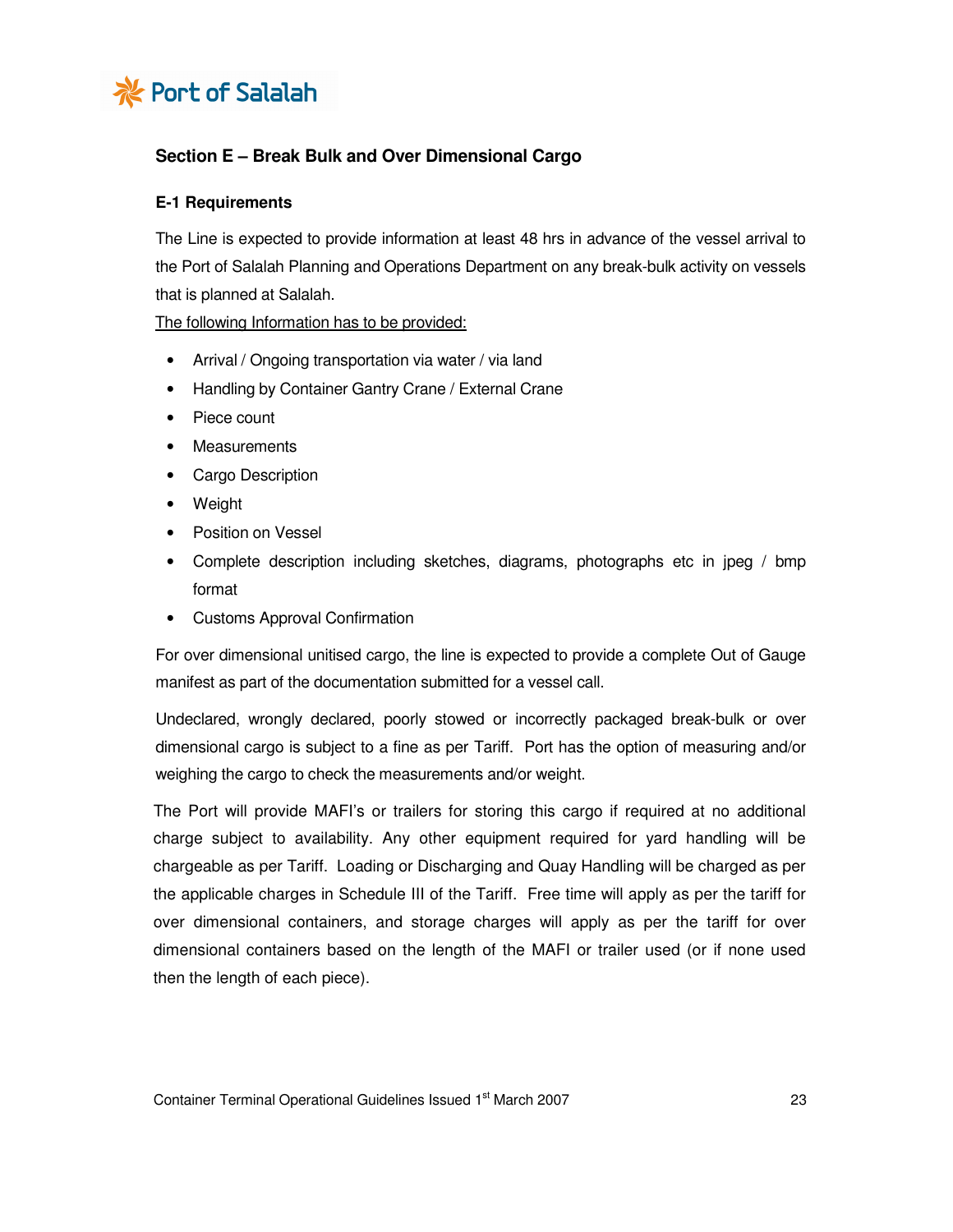

# **E-2 Restrictions**

Waterside handling restrictions are always subject to specific approval from Port of Salalah Planning and Operations Departments but approximately are as under:

| <b>Dimensions</b> |                 |       |        |  |  |
|-------------------|-----------------|-------|--------|--|--|
| Height            | Length          | Width | Weight |  |  |
| 10 <sub>m</sub>   | 18 <sub>m</sub> | 6 m   | 65 MT  |  |  |

Lines are expected to taken to take approval from the terminal prior acceptance of bookings involving break-bulk and over dimensional cargoes.

# **Section F – Direct Deliveries**

For exceptional cases there exists a possibility for accepting or delivering containers under the hook for direct loading / discharging. For safety reasons this activity will have to comply with the Port of Salalah Rules and Regulations. The Port should be advised at least 24 hrs before the arrival of the vessel at the Pilot Station of any planned direct delivery containers.

The following information should be provided:

- Container ID
- Time of delivery
- Contents of the container
- Hazardous Details (IMO Class, UN No.) and Manifests as required

Port of Salalah will inform the Line about the expected time of loading or discharge of the container.

The requested direct delivery has to be confirmed to Port of Salalah three (3) hrs before arrival of the vessel.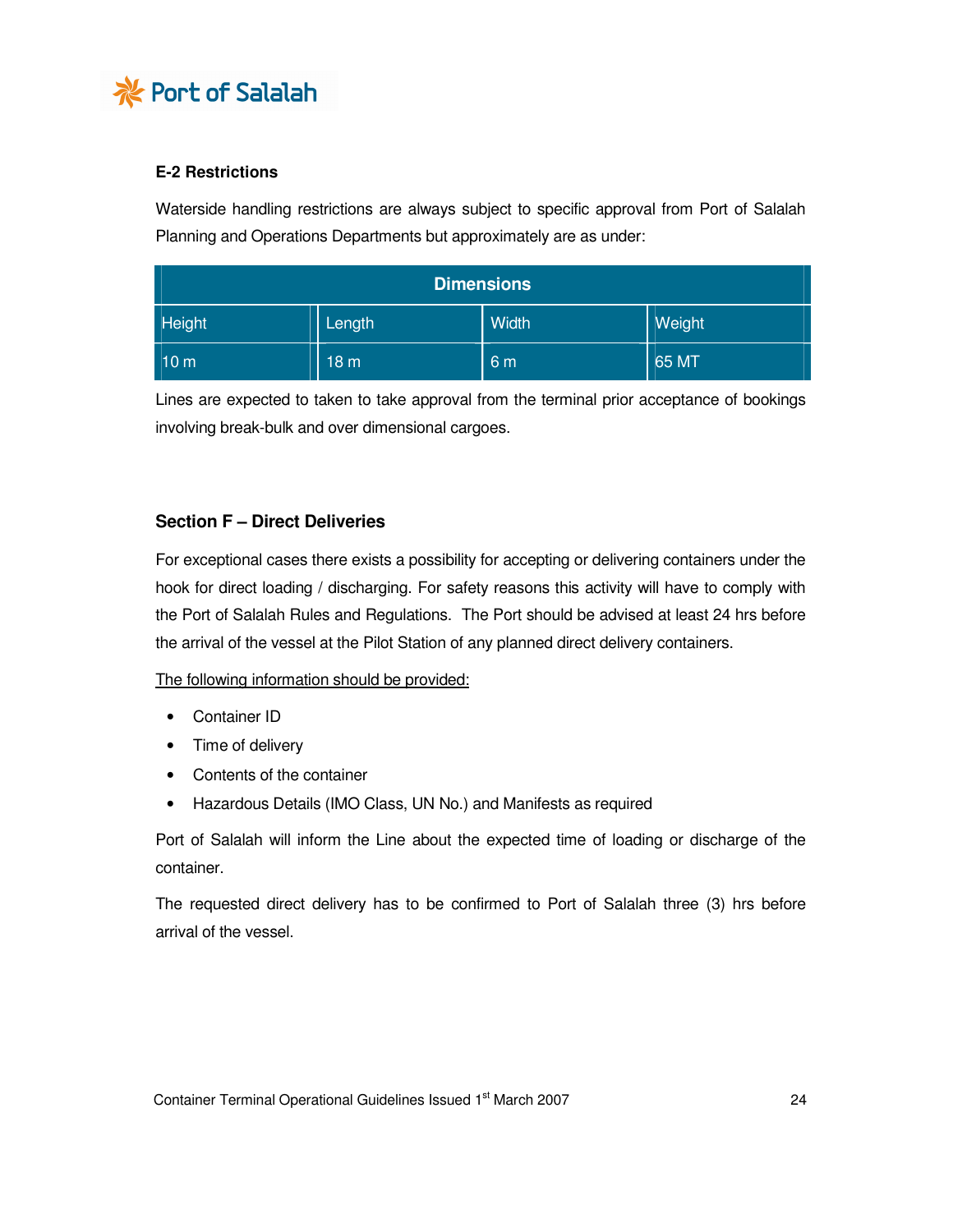

## **Section G – Dangerous Cargo**

The Line bears the full responsibility for compliance to all rules and regulations governing the handling and transportation of Dangerous Cargo. Packing, labelling, declaration, stowage and documentation have to comply with the IMDG Rules and Regulations for Sea Containers as well as local laws and any directions given by local and Port Authorities.

The Dangerous Cargo Manifest has to be provided to Port of Salalah Planning Department at least 24 hrs before vessel arrival. The Line is responsible for content and sufficiency of the manifest.

Port of Salalah will stow dangerous cargo container on the vessel as per instructions from the Line.

Dangerous cargo containers pay additional charges for loading and discharging as per Tariff.

Handling dangerous goods containers belonging to IMO classes 1 and 7 require special attention and permissions from the terminal and other competent authorities.

Dangerous cargoes requiring special handling will be entitled to reduced freetime as compared to normal containers and will be subject to separate storage rates as per Tariff.

#### **Section H – Leakage / Spillage of Cargo**

Leakage of cargo contents from a container can be reported either by the Line on receiving information from the vessel or by Port of Salalah staff while they are handling it in the terminal. On being made aware of a leakage, the Line will immediately advise its nominated surveyor to carry out a survey of the leaking container in conjunction with Port of Salalah Health, Safety, Security & Environment Department (HSSE). On receiving the surveyor's report, the Line will be responsible for taking necessary steps to arrange for re-packing of cargo through third party contractors or alternatively for cross-stuffing of cargoes, as per the advice received from the surveyor. Onward movement of such cargo from Salalah will be strictly subject to clearance from Port of Salalah HSSE, that the leakage has been stopped and container is cargo and sea worthy for onward transport. All costs and consequences due to leakage or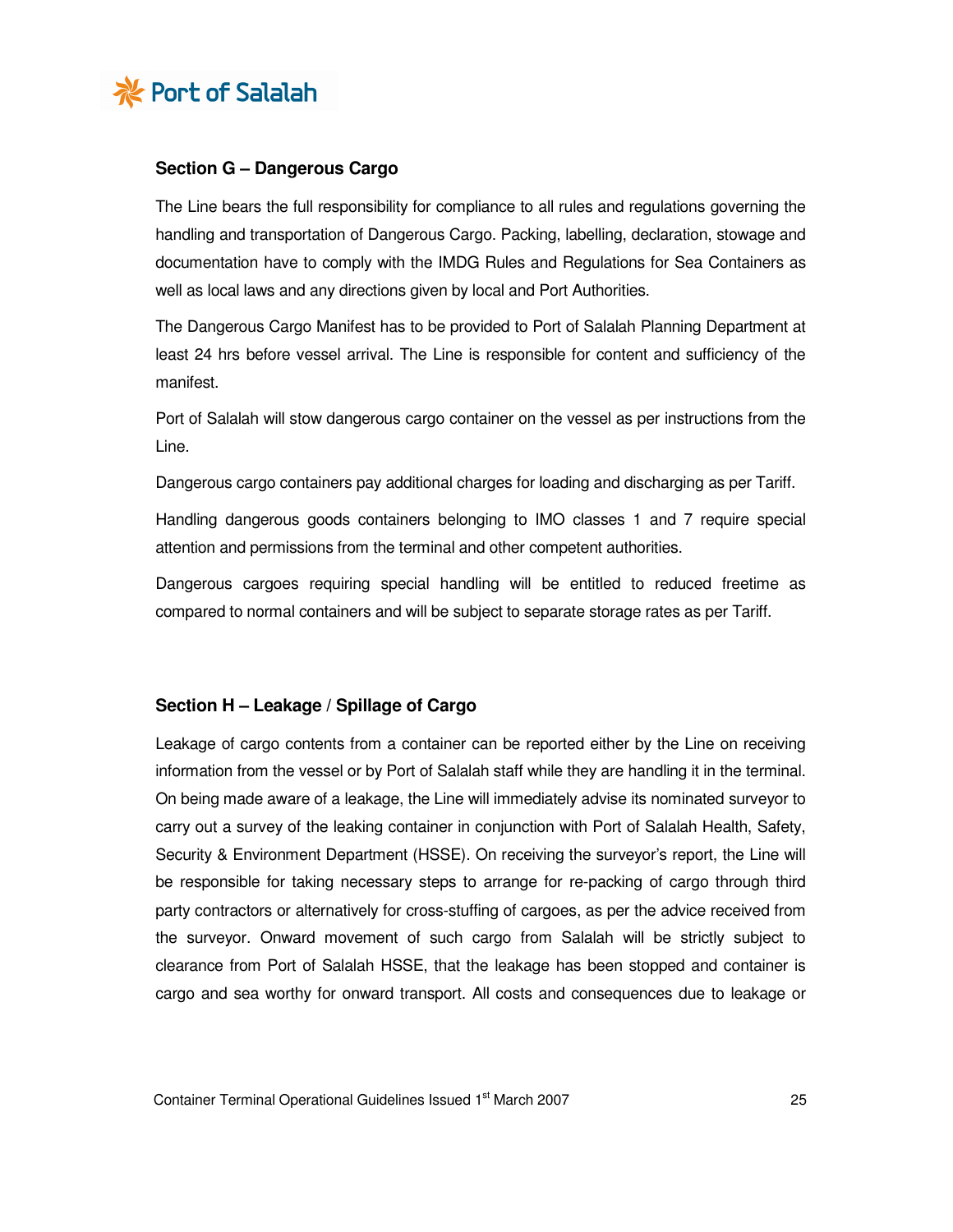

spillage of cargo will be solely on account of the Line as will a penal charge applied as per Tariff till corrective action is taken to stop the leakage.

## **Section I – Container Freight Station Activities**

Port of Salalah has capabilities for container cargo rework, cross stuffing and CFS activities. Arrangements can be made via the CFS Co-ordinator.

## **Section J – Weighbridge**

Port has a weighbridge and Line can issue instructions for any container to be weighed at charges as per Tariff.

## **Section K – Miscellaneous Services**

Port can offer various services such as sweeping containers, fitting or removing tarpaulins, knocking down ends of flatbeds, bundling flatbed containers, applying or removing placards, fixing seals etc, all of which are chargeable as per Tariff.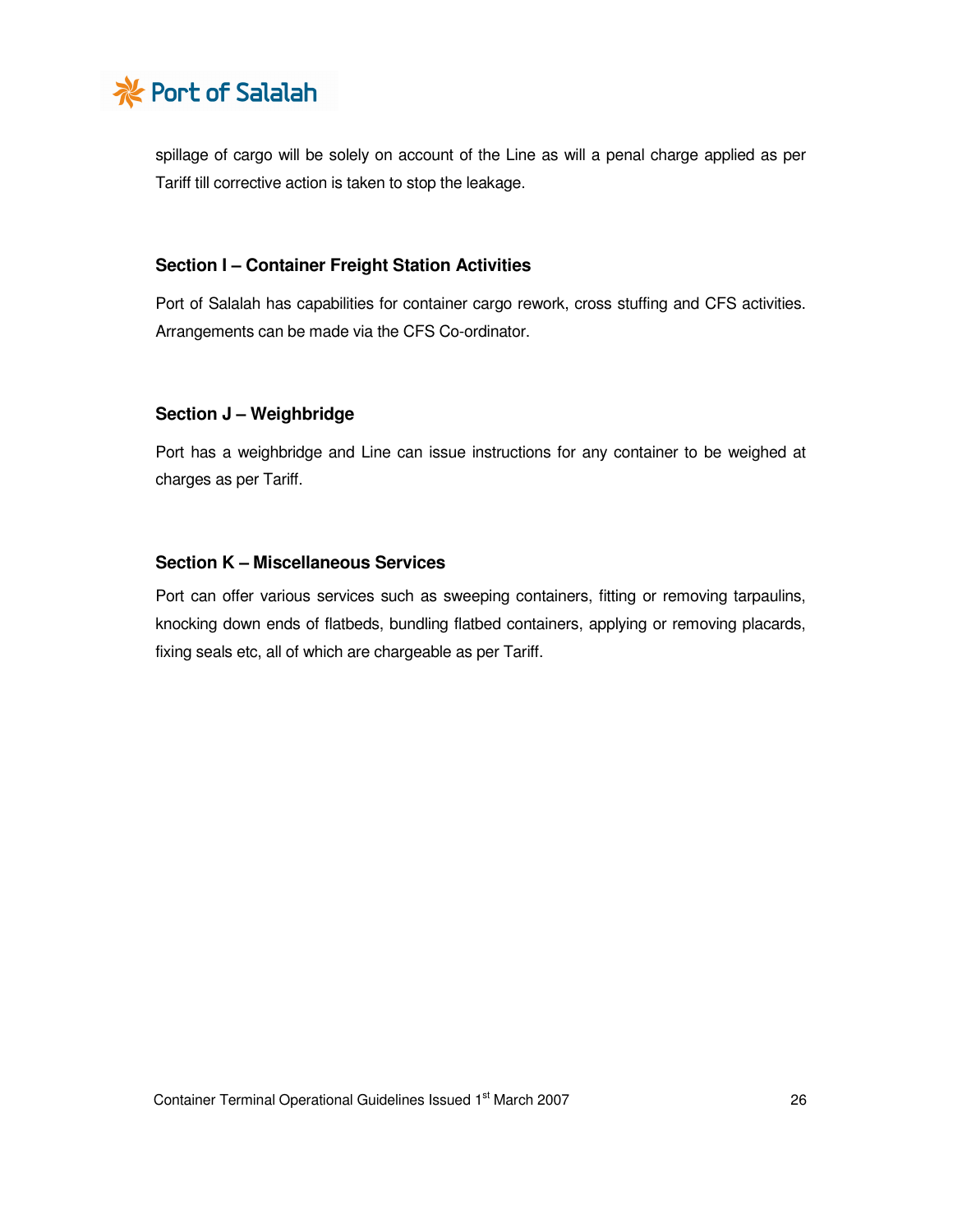

## **Section L – Damage and Claims**

The Damage & Claims Section of Port of Salalah is responsible for dealing with damages caused to the Line's equipment, its vessels or to port facilities, equipment or its personnel.

#### **L-1 Damage to Line's Equipment (Without Prejudice)**

If any damage to the Line's equipment is noticed at the time of discharge or loading, the Line will be informed immediately. Damages will be recorded in a Container Condition/Damage Report which will be forwarded to the Line within 24 hrs of having noticed the damage. Port of Salalah will also request the Vessel Command to acknowledge the Container Condition/Damage Report; however a refusal by the Vessel Command to do so does not make the Port of Salalah liable in any way for the damage.

The Line may depute its representative or an independent surveyor as it deems fit to inspect the equipment either on its own or through a joint survey with Port of Salalah.

If Port of Salalah is responsible for causing the damage to equipment / cargo then Port of Salalah will undertake to repair the container subject to the Line's go-ahead. Further, if equipment is declared to be un-sea or cargo worthy, then cross-stuffing of cargo will be arranged and all expenses towards cross-stuffing, including handling / shifting of containers, demurrage etc., will be on Port of Salalah account.

Fully supported claims from a Line for damage caused to equipment or to cargo within, have to be submitted to Port of Salalah, with necessary supporting documents, within a maximum period of 60 days from the date the equipment was reported as damaged to the Line. Any claim lodged thereafter will not be accepted by Port of Salalah.

In the event of suspected damage to cargo within the container, a joint survey involving Port of Salalah and the Line's representative is mandatory.

#### **L-2 Damage to Line's Vessel (Without Prejudice)**

Whenever any damage is caused by Port of Salalah to a vessel, Port of Salalah will immediately take steps to inform the Vessel Command and the Line of the incident.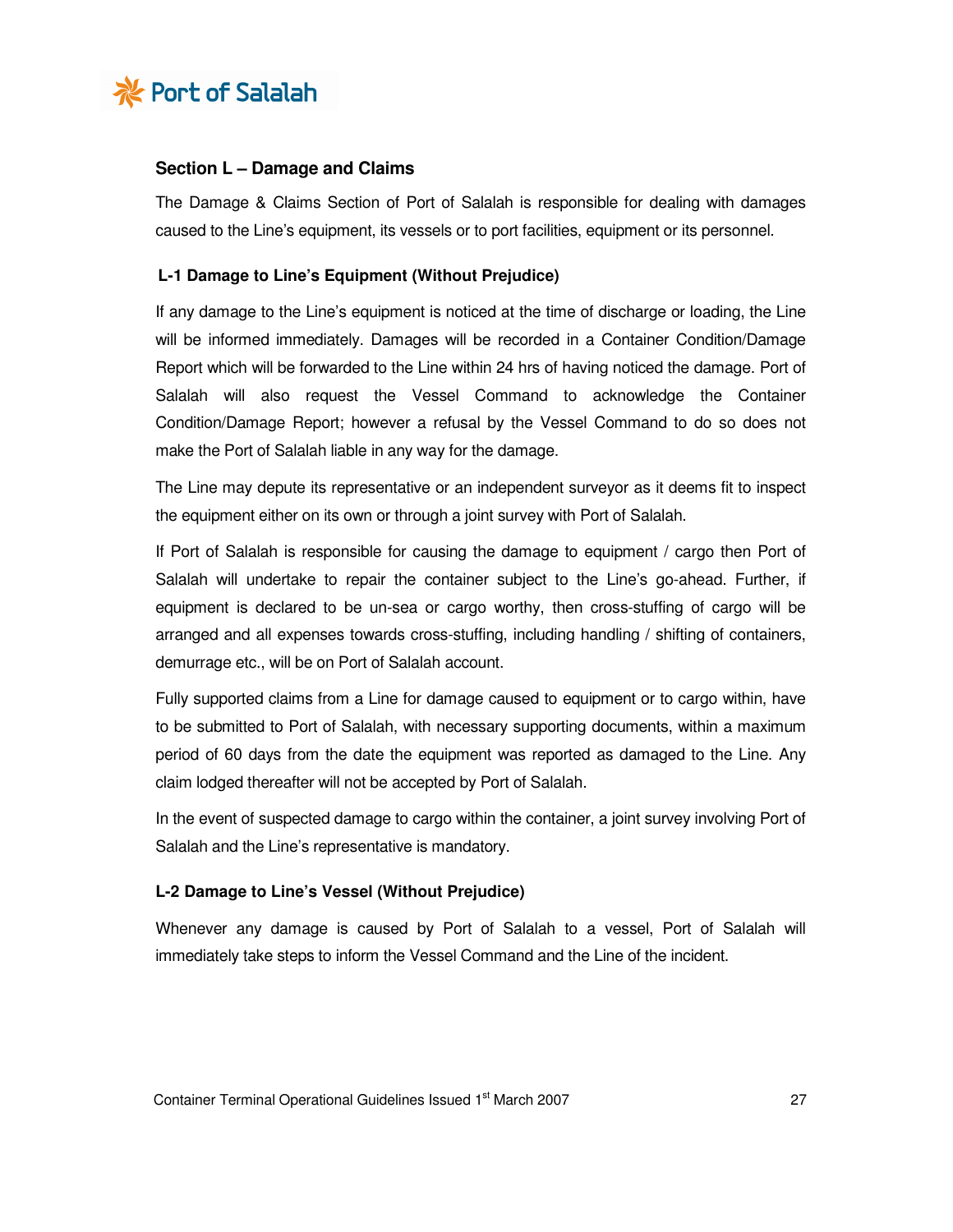

Vessel Command provides the Stevedore Ship Damage Report (SSDR) which is acknowledged by Port of Salalah and forwarded to the Line latest 24 hrs after the damage has been noticed.

In case of damage Vessel Command has to contact Port of Salalah Shift Manager on Duty who is solely entitled to sign the damage report on behalf of Port of Salalah.

Port of Salalah will liaise with the Vessel Command and arrange for a joint inspection of the damage caused to the vessel.

An estimated cost for repairs to the vessel will be drawn up by Port of Salalah and repairs will be undertaken, subject to availability of time and a go-ahead from the Vessel Command / Line.

Unless otherwise agreed, any unfinished or pending repair of damages to vessels, on a particular call, will be undertaken at Salalah on the next or future calls. Port of Salalah will coordinate with the Line to ensure that the damaged location is kept free for repairs to be undertaken during the next call to Salalah.

Notification of any damage to the vessel by the Vessel Command should be made within 3 hour of occurrence. Port of Salalah will not be responsible for any claims made thereafter and under no circumstances after vessel departure.

## **L-3 Damage Caused by Third Parties**

If damage is caused to containers or vessels by parties other than Port of Salalah, then Port of Salalah will undertake repairs only at the specific request of the Line at its risk and account.

## **L-4 Damage to Port Facilities/Equipment/Personnel**

The Line will be fully responsible for all costs and consequence arising due to any damage caused by it, to port facilities, equipment or personnel.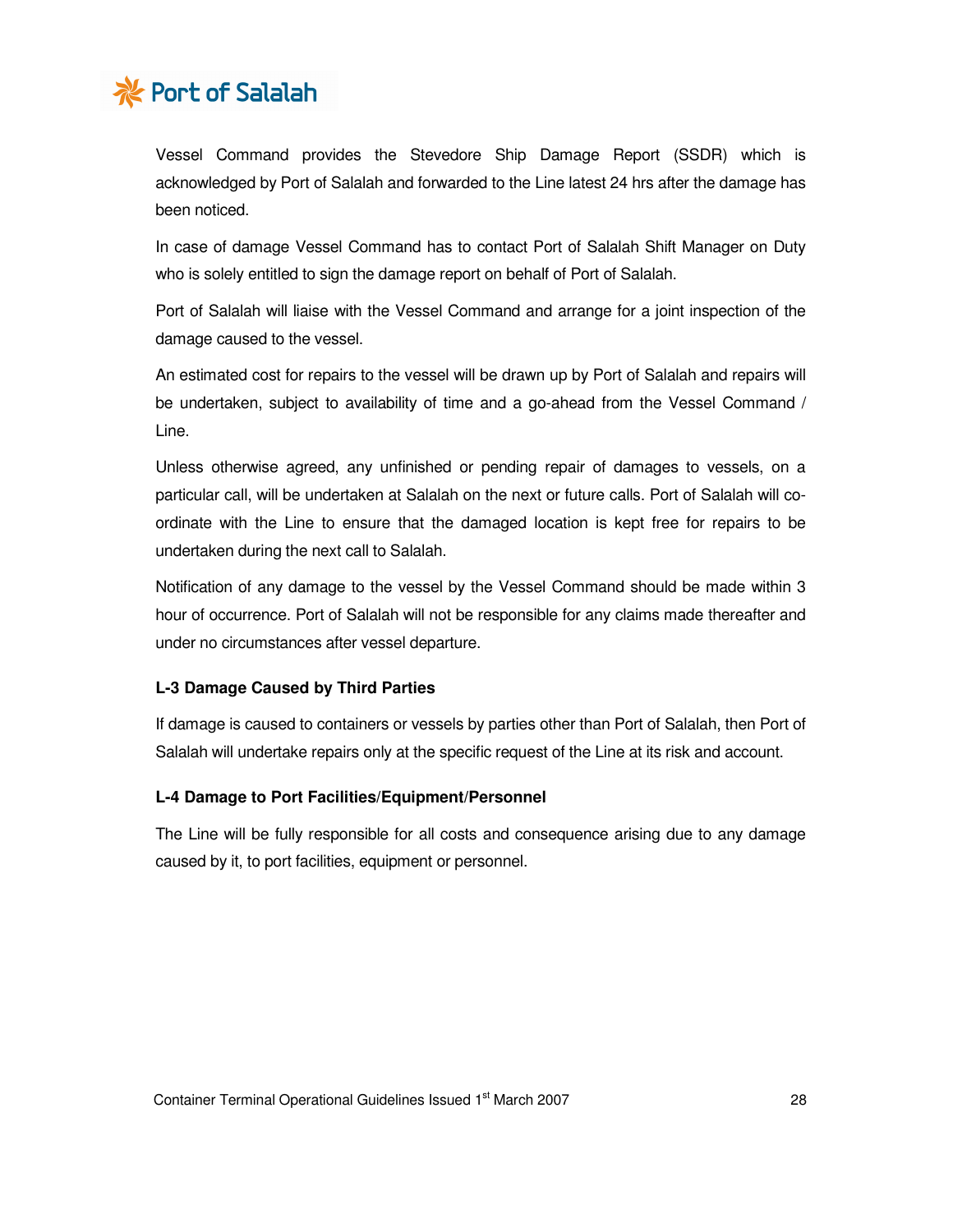

## **Section M – Longstanding Cargo**

Consignments remaining in the port in excess of the following periods will be subject to auction. Any cargo, for which the respective Port and Customs charges have not been paid will be considered frustrated and may be auctioned and sold by Port of Salalah after the following time periods:

- One Month Refrigerated Containerized Cargo and other cargo considered perishable
- Three Months All other Containerized Cargo

## **Section N – Reefer Containers**

Live reefers will be plugged and unplugged as a standard activity in the stevedoring operations subject to availability of connections, at the temperature setting advised by the Line.

Reefer monitoring and maintenance is carried out by the Container Service section of the Maintenance Services Department, and is chargeable as per Tariff (charge includes electric supply). Monitoring of reefer containers is carried out at least every 8 hrs and any faults will be immediately reported to the Line. Export reefers can be precooled if required and electric supply/monitoring charges commence from the time of plug-in.

The Port can arrange PTI (Pre-Trip Inspection) of reefer containers and also can retrieve temperature data from the reefer data logger, both activities chargeable as per Tariff.

## **Section O – Port Safety and Security**

## **O-1 Rules & Regulations**

'The Port of Salalah Rules & Regulations' is issued by the Port Authorities and applies to all users of the Port. The complete document is available on the Port of Salalah Website.